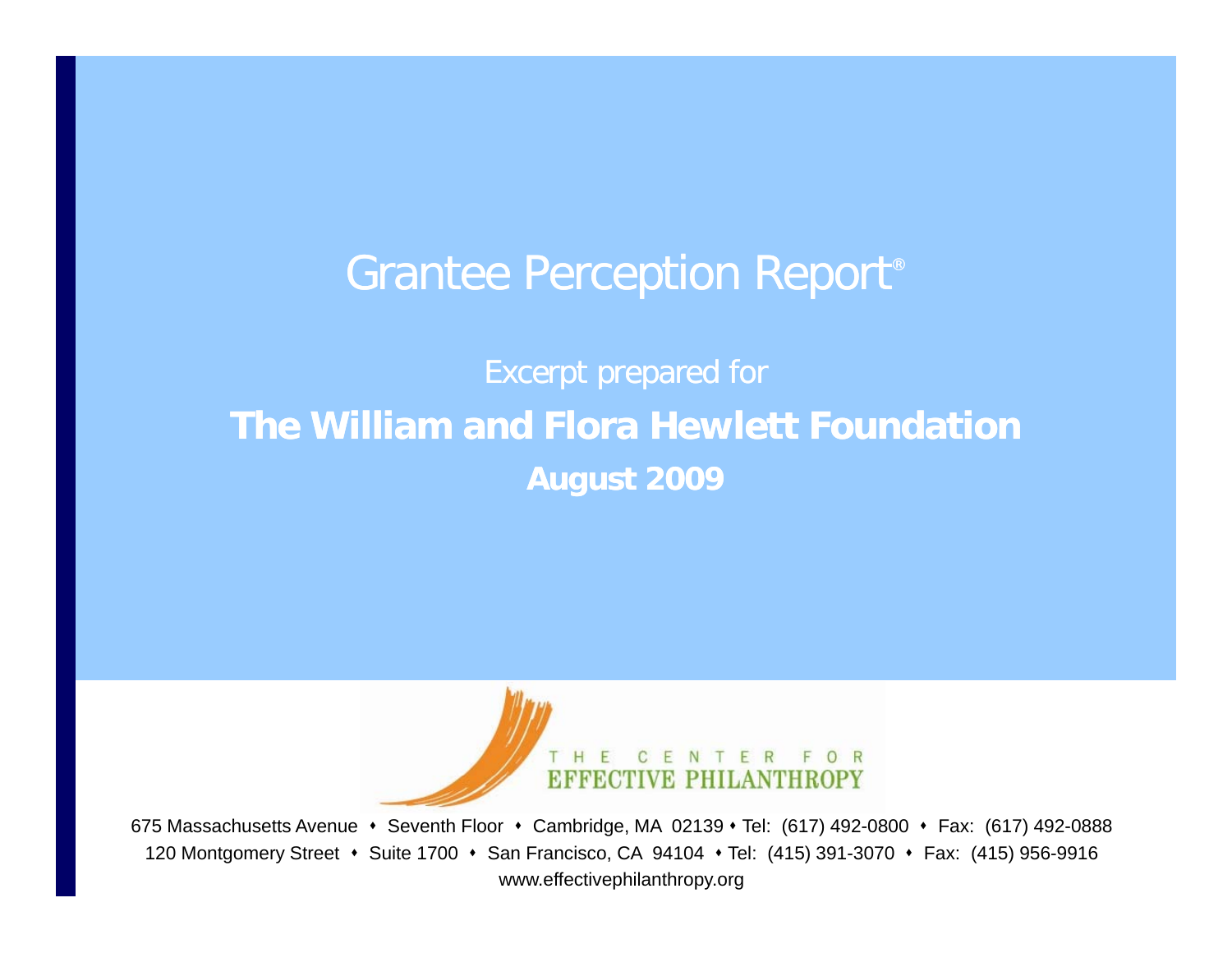### **Methodology** *Report**Report**Report**Report**Report* **<b>***Report**Report**Report**Report* **<b>***Report*

1

. Introduction



- ◆ This Grantee Perception Report<sup>®</sup> (GPR) contains data collected over the last six years, and includes over 35,000 grantee responses about 242 philanthropic funders.<sup>1</sup>
	- - The Center for Effective Philanthropy (CEP) surveyed 820 fiscal year 2008 grantees of The William and Flora Hewlett Foundation ("Hewlett") during May, June, and July 2009. CEP received 570 completed responses, a 70 percent response rate. Unless otherwise noted, all comparisons are between Hewlett and CEP's current dataset of 242 funders. The average and/or median rating for these respondents is shown throughout this report.
	- - CEP surveyed 733 fiscal year 2005 grantees of Hewlett in Fall 2006 and received 504 completed responses, a 69 percent response rate. CEP also surveyed 367 fiscal year 2002 grantees of Hewlett in Fall 2003 and received 269 completed responses, a 73 percent response rate. Whenever possible, these grantees' responses are shown.
	- - Differences in Hewlett ratings that are statistically significant at a 90 percent confidence level are noted throughout the report:



- Hewlett provided grantee contact information.
- ٠ Selected grantee comments are shown throughout this report. This selection of comments highlights major themes and reflects trends in the data. These selected comments over-represent deration of comments are shown throughout this report. This selection of comme<br>highlights major themes and reflects trends in the data. These selected comments over<br>negative comments about the Foundation in order to offer negative comments about the Foundation in order to offer a wide range of perspectives.

1: The average response rate for individual funders over the last six years of surveys is 68 percent. <br> **1:** 1: The average response rate for individual funders over the last six years of surveys is 68 percent.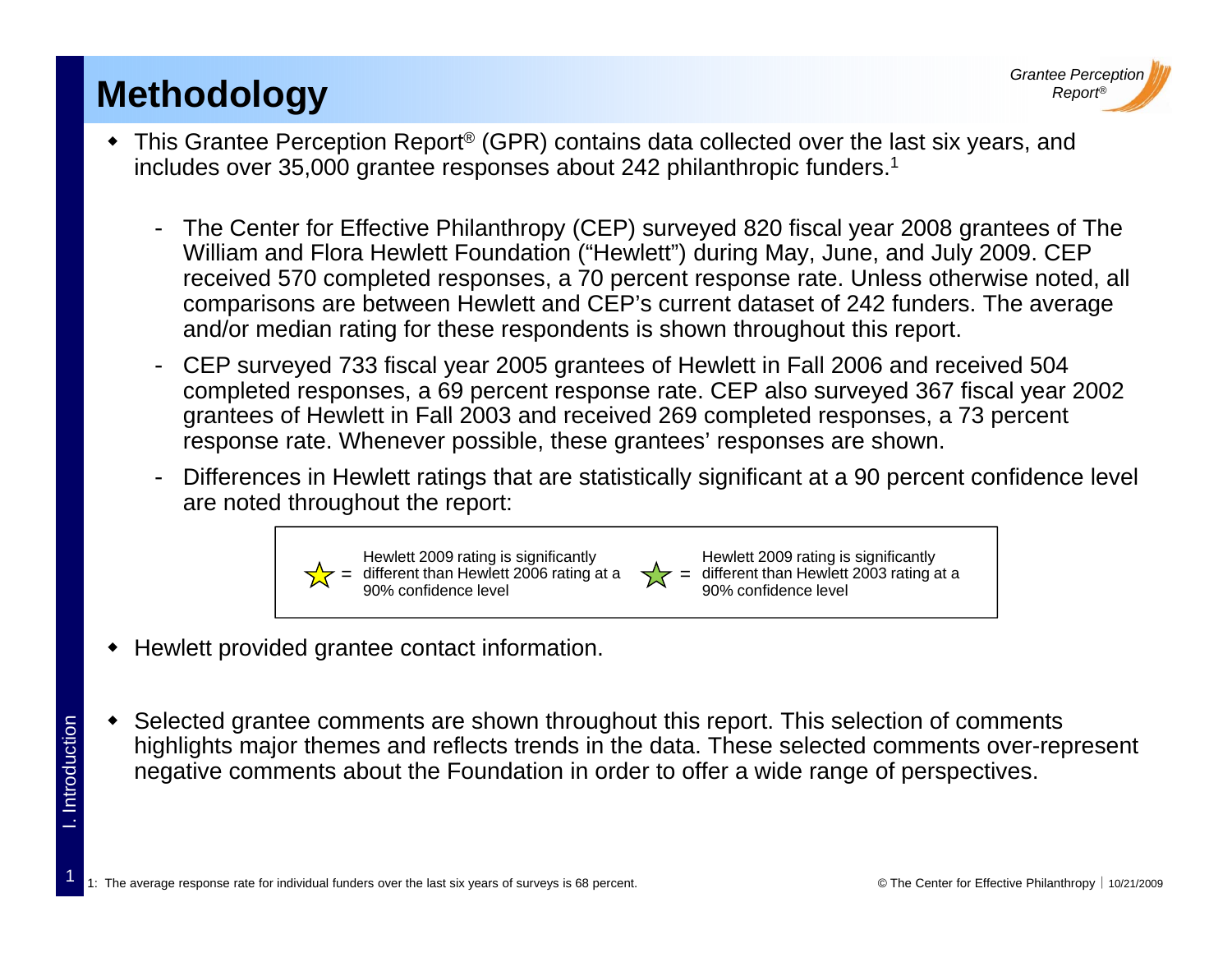#### **Comparative Cohort**

- Hewlett is also compared to a cohort of private, large funders of international or national focus, chosen to represent the Foundation's peers. The fifteen funders that comprise this group are:
	- -Carnegie Corporation of New York
	- The David and Lucile Packard Foundation
	- Doris Duke Charitable Foundation
	- The Ford Foundation
	- Gordon and Betty Moore Foundation
	- -The Harry and Jeanette Weinberg Foundation
	- John D. and Catherine T. MacArthur Foundation
	- -John S. and James L. Knight Foundation
- The Kresge Foundation
- Lumina Foundation for Education
- Surdna Foundation
- -The Robert Wood Johnson Foundation
- -The Wallace Foundation
- -The William and Flora Hewlett Foundation
- -W. K. Kellogg Foundation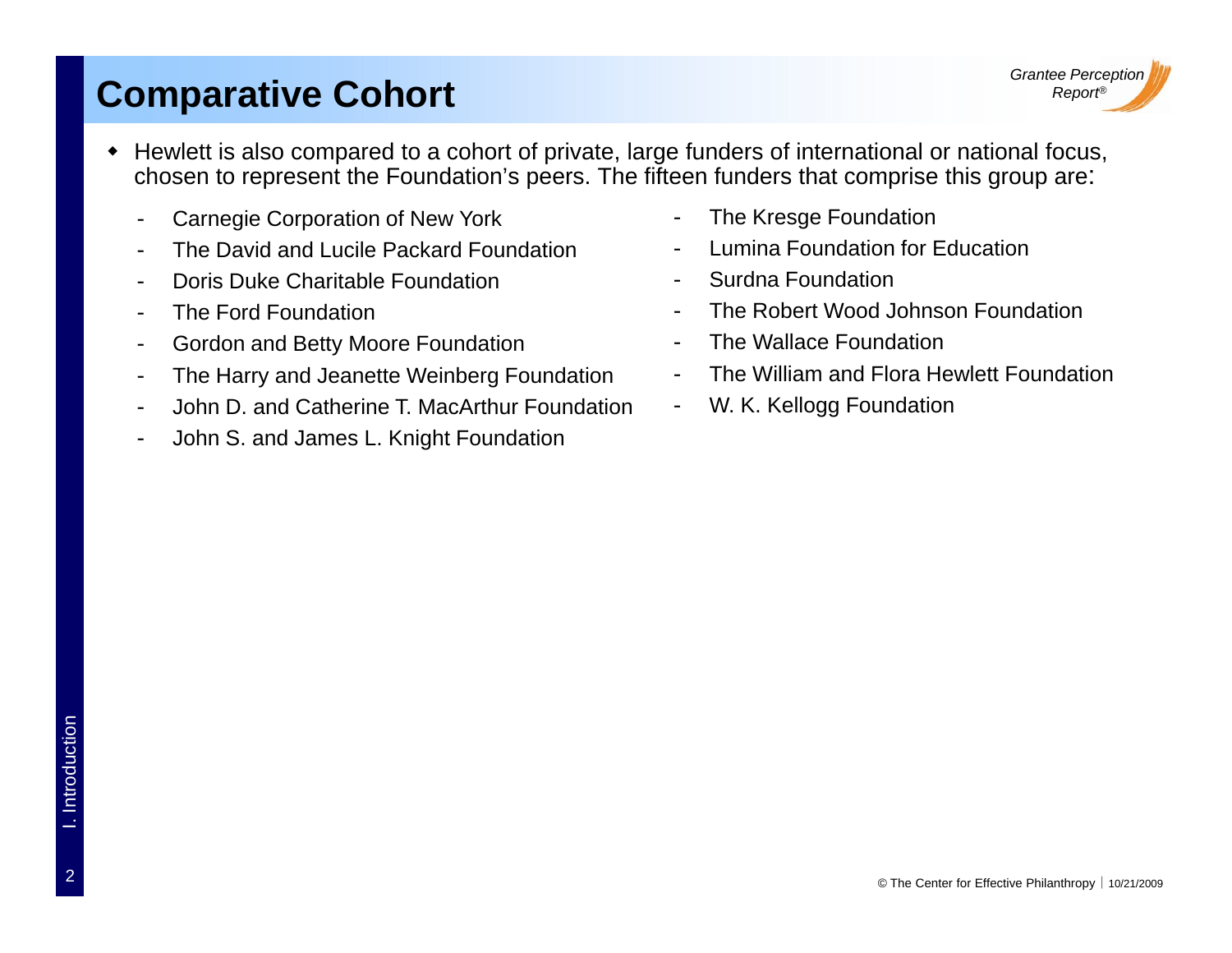# *Report®* **Key Findings**

The William and Flora Hewlett Foundation ("Hewlett") receives high ratings on many aspects of its grantmaking compared to other funders whose grantees the Center for Effective Philanthropy has surveyed over the past six years and compared to other large, private funders. The Foundation's ratings have improved since 2003 and 2006 in many areas, including on perceptions of impact and on measures related to some aspects of the grantee experience. Grantees frequently provide glowing comments about the Foundation, describing Hewlett as "exemplary," "extremely helpful and supportive," and "the best foundation" they have worked with.

Very high grantee ratings coupled with qualitative feedback suggest that Hewlett is a critical player in its fields of work. The Foundation is rated higher than ninety percent of funders on all field-related measures: impact on and understanding of grantees' fields and advancement of knowledge and effect on public policy in those fields. Hewlett also provides a larger than typical proportion of its grantees with field-focused non-monetary assistance. Foundation staff are frequently described as "experts" who are "deeply knowledgeable" about their work and grantees comment positively about the Foundation's collaborative role in helping them to build connections. Ratings on all field-related measures are significantly higher than in 2006.

Similar to field-related measures, Hewlett receives very high ratings on measures related to its effect on individual grantee organizations. The Foundation is rated higher than 75 percent of funders for its impact on grantees' organizations and its understanding of grantees' goals and strategies. Grantee comments describe that specific characteristics of Hewlett's grantmaking, such as multi-year and general operating support grants, help strengthen their organizations and their work. The Foundation also provides grants that are larger than that of the median funder and larger than typical given the amount of administrative time grantees spend fulfilling requirements for the Foundation. Surprisingly, though, the Foundation is only rated typically for its impact on helping grantees sustain the work funded by Hewlett in the future – a decrease since 2006.

On a key input into grantee satisfaction  $-$  quality of interactions  $-$  the Foundation is also rated slightly higher than it was in 2006, and now receives ratings similar to the median funder and higher than the median large, private funder. Grantees comment both positively and critically around aspects of the Foundation's interactions. The majority of grantees praise the high quality of staff at the Foundation, describing their interactions as "consistently courteous, helpful and encouraging." However, a number of grantees describe difficulties that resulted from transitions in their primary contacts (which 22 percent have experienced in the last six months), "heavy" staff workloads and commitments, and a lack of consistency across different points of contact at Hewlett. The Foundation is rated typically for the clarity of communication of its goals and strategy and for the consistency of its communication resources – the only other major area where Hewlett's ratings have declined. While many grantees describe the Foundation's communications as "clear, consistent and informative," others describe their "confusion" around processes and Foundation priorities. Overall, grantees are as satisfied with the Foundation as grantees of the median funder – a significant improvement since 2006 and higher than ratings of the typical large, private funder.6 Foundation as grantees of the median funder – a significant improvement since 2006 and higher than ratings of the typical large,<br>- funder.<br>Referring the Hewlett's processes are generally perceived to be helpful in stren

Foundation receives typical ratings for the helpfulness of its selection process in strengthening grantee organizations and higher than typical rating for helpfulness of its evaluation process. Compared to the median funder, Hewlett grantees make more suggestions for improvement about the selection process, with grantees specifically requesting more "streamlined" processes and improvements with the "logic model" requirement – although most grantees find the "additive" aspects of Hewlett's processes, the logic model and Grant Progress Chart, useful.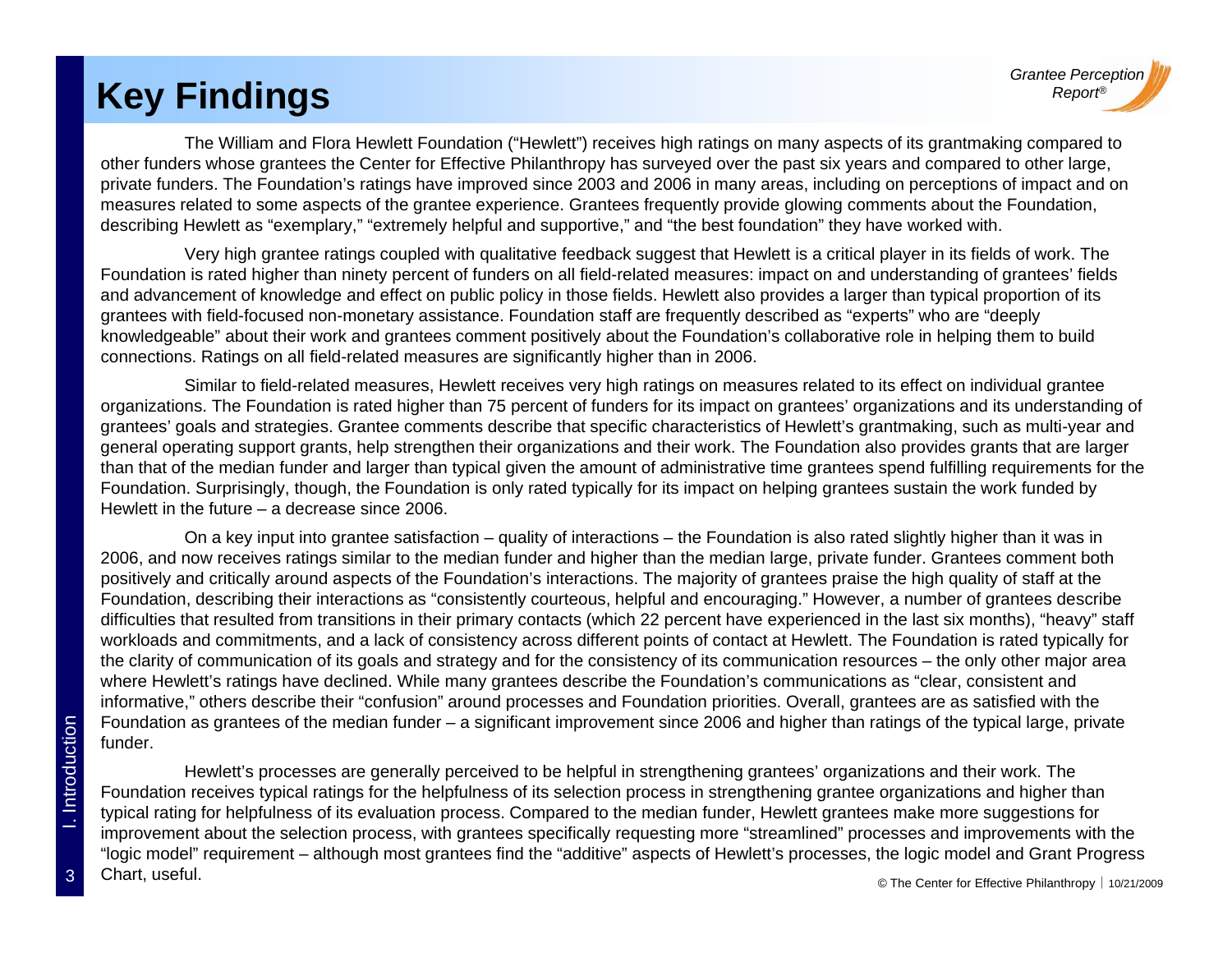# *Report* **Reading GPR Charts** *®*

Much of the grantee perception data in the GPR is presented in the format below. These graphs show the average of grantee responses for Hewlett, over a background that shows percentiles for the average ratings for the full comparative set of 242 philanthropic funders. *Throughout the report, many charts in this format are truncated from the full scale because funder averages fall within the top half of the absolute range.* 

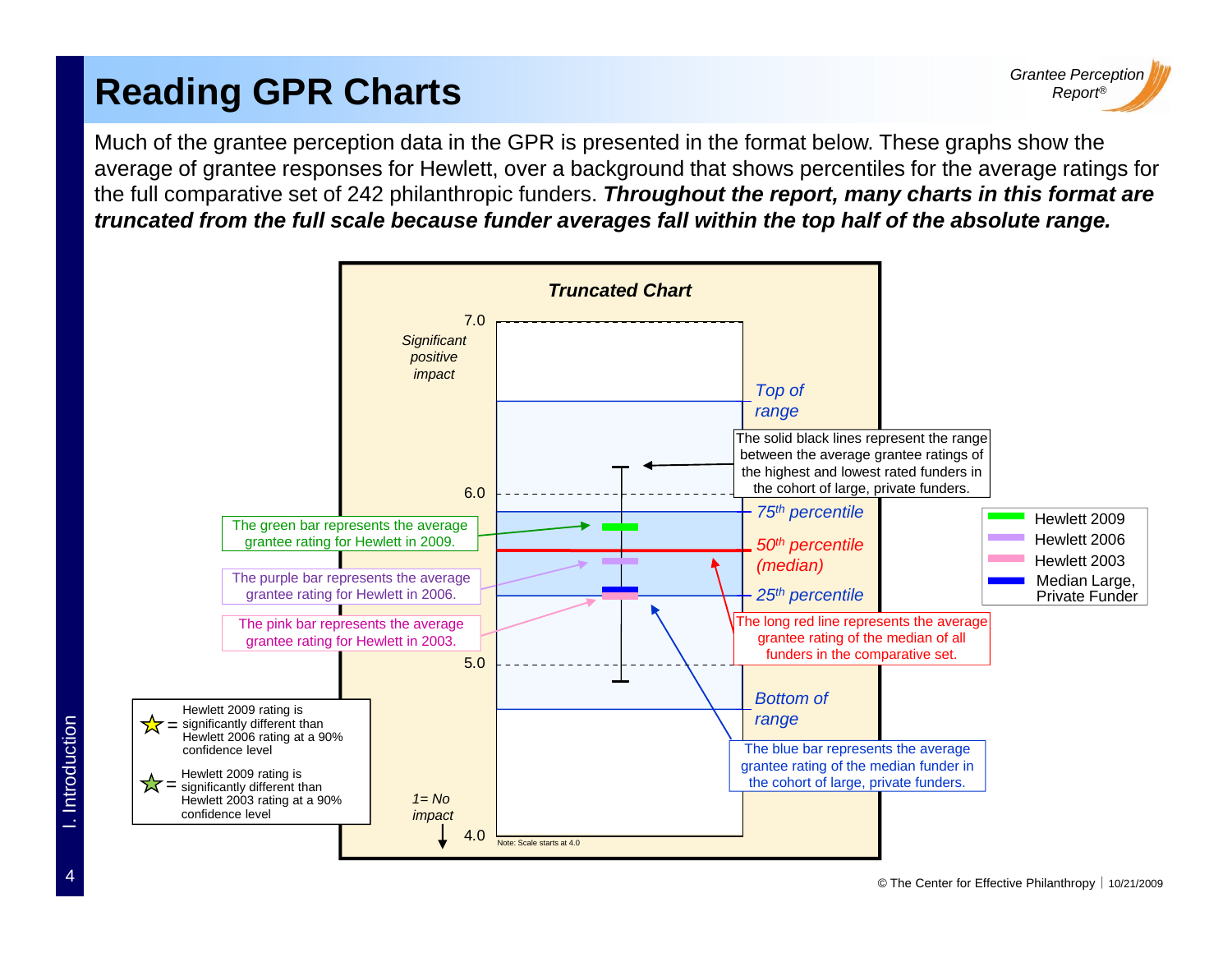

#### **Impact on Grantees' Fields Example 2018** Report®

On impact on grantees' fields, Hewlett is rated:

- higher than ninety percent of funders
- higher than all other large, private funders



#### **Impact on Grantees' Fields**  $\star\star$

#### **Selected Grantee Comments**

- ٠ *"The Foundation has helped organizations with a p g common interest to work more effectively together, through the sharing of important research and facilitating a more unified strategy to achieve goals."*
	- ٠ *"They are one of very few funders in field of philanthropy and perha ps the only foundation that understands pp y importance of supporting basic research in the field. They are essential in the field in which we operate."*
	- ٠ *"The Hewlett Foundation is a respected voice in conservation, bringing together ideas in ecosystem protection from across the West and lendin g credibility <sup>p</sup> gyand ideas to regional discussions."*
	- ٠ *"The Foundation is visionary in many of its initiatives. If it has a weakness it is that it seems decentralized (or at least appears so from the outside). This can also be a*  <sup>3</sup> Strength but programs in one area sometimes appear not *to know much about what other programs are doing."*
		- ٠ *"Through program officer professional expertise and support of leading public policy and advocacy organizations, the Hewlett Foundation has had a major*   $reproductive health."$

Note: This question includes a "don't know" response option; 5 percent of Hewlett respondents answered "don't know" in 2009 compared to 10 percent at the median funder, 7 percent of Hewlett respondents in 2006, 7 percent of Hewlett respondents in 2003, and 6 percent at the median large, private funder.

 $\frac{K}{N}$  = Hewlett 2009 rating is significantly higher than Hewlett 2006 rating at a 90% confidence level.<br> $\frac{K}{N}$  = Hewlett 2009 rating is significantly higher than Hewlett 2003 rating at a 90% confidence level stream

= Hewlett 2009 rating is significantly higher than Hewlett 2003 rating at a 90% confidence level.

 $\overline{\varepsilon}$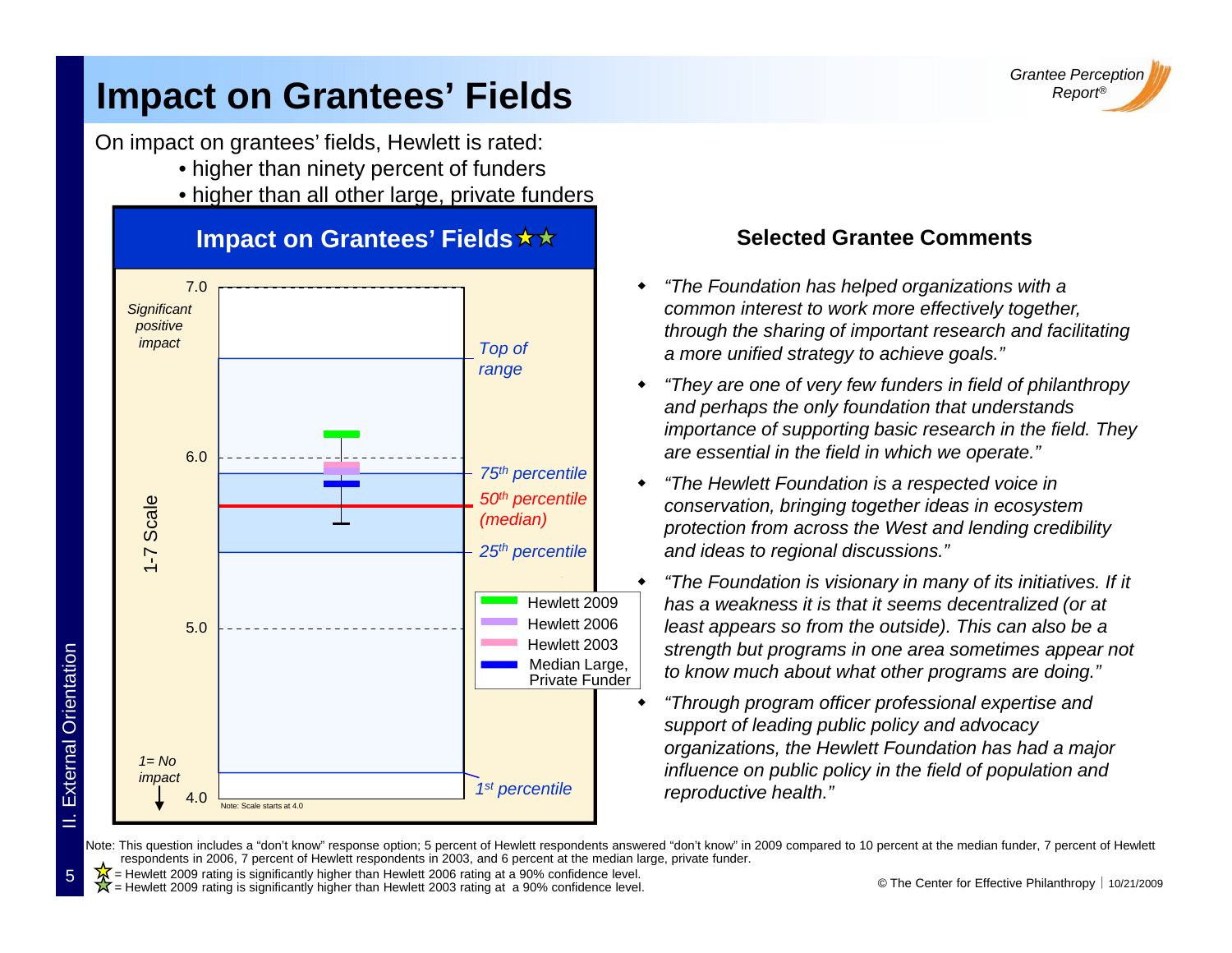

### **Understanding of Grantees' Fields**

On understanding of grantees' fields, Hewlett is rated:

- higher than ninety percent of funders
- above the median large, private funder



○  $\frac{1}{\sqrt{1}}$  Hewlett 2009 rating is significantly higher than Hewlett 2006 rating at a 90% confidence level. © The Center for Effective Philanthropy | 10/21/2009 Note: This question includes a "don't know" response option; 4 percent of Hewlett respondents answered "don't know" in 2009 compared to 7 percent at the median funder, 3 percent of Hewlett respondents in 2006, 6 percent of Hewlett respondents in 2003, and 3 percent at the median large, private funder.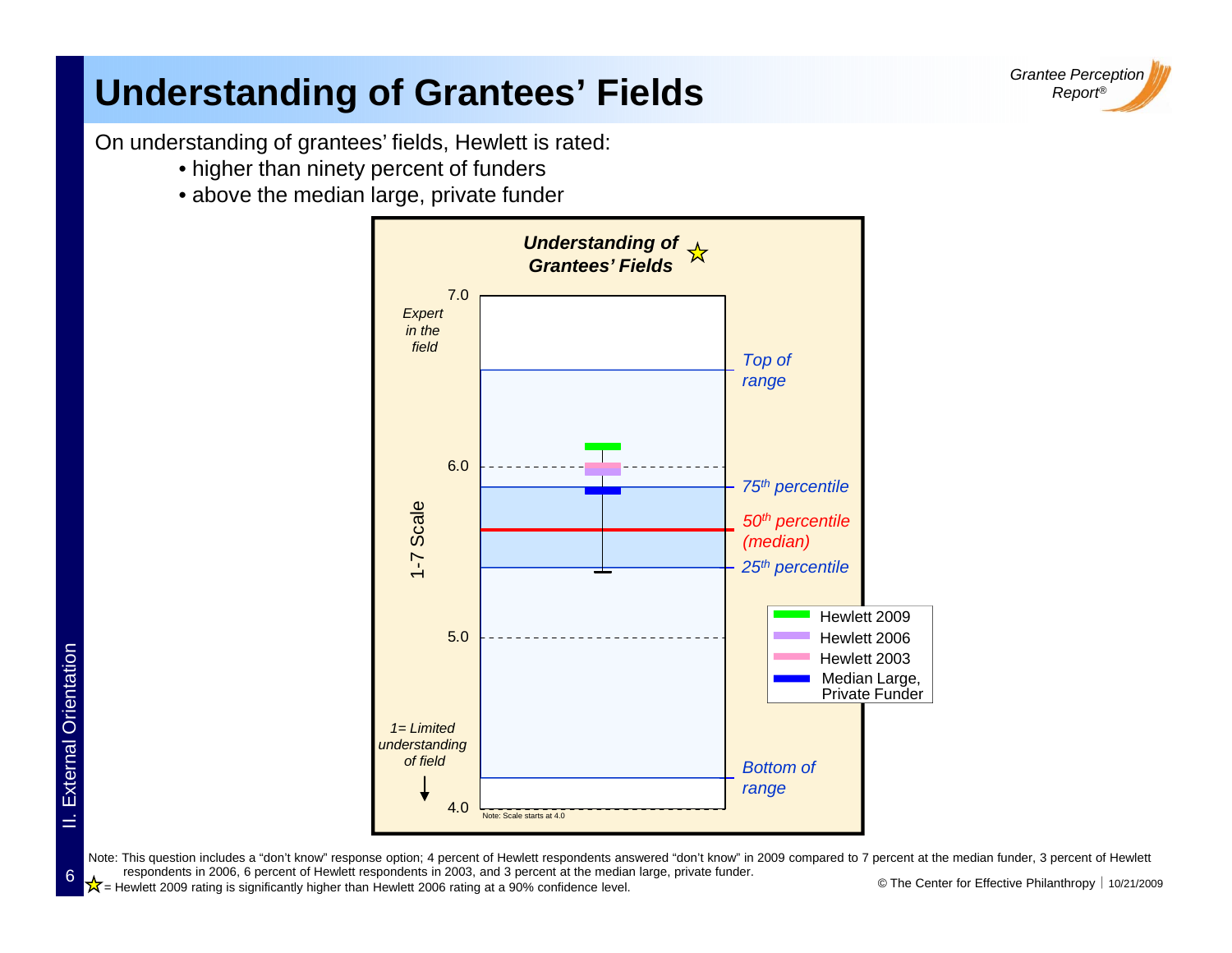# **Advancing Knowledge in Fields**



On advancement of knowledge in grantees' fields, Hewlett is rated:

- $\bullet$  higher than ninety percent of funders
- similar to the median large, private funder



ē

7

II. Exte

#### **Selected Grantee Comments**

- ٠ *"The Foundation has helped organizations with a common interest to work more effectively together, through the sharing of important research and facilitating a more unified strategy to achieve goals."*
- ٠ *"On the field, the Foundation is a thought leader and convener. On our organization, the Foundation has been a provocative and valuable thou ght partner." p gp*
- ٠ *"The Foundation's publications are on the cutting edge in terms of the role of Reproductive Health/Family Planning, Population in reducing poverty."*
- $\blacklozenge$  *"The Hewlett Foundation has shined a bright light on the*  funding models for education, and for higher education, in<br>particular."
- ٠ *"The Foundation funds a wide array of important research. This adds value to our field. However, the Foundation then funds only a narrow selection of policy efforts based on the*  h that backs the Foundation's pre-determined *agenda."*
- ٠ *"The Hewlett Foundation is a respected voice in conservation, bringing together ideas in ecosystem protection from across the West and lending credibility and id t i l di i " ideas to regional discussions."*

Note: This question contains a "don't know" response option. 14 percent of Hewlett respondents answered "don't know" in 2009 compared to 26 percent at the median funder, 18 percent of Hewlett respondents in 2006, 23 percent of Hewlett respondents in 2003, and 12 percent at the median large, private funder.

■ **区** Hewlett 2009 rating is significantly higher than Hewlett 2006 rating at a 90% confidence level. ● © The Center for Effective Philanthropy | 10/21/2009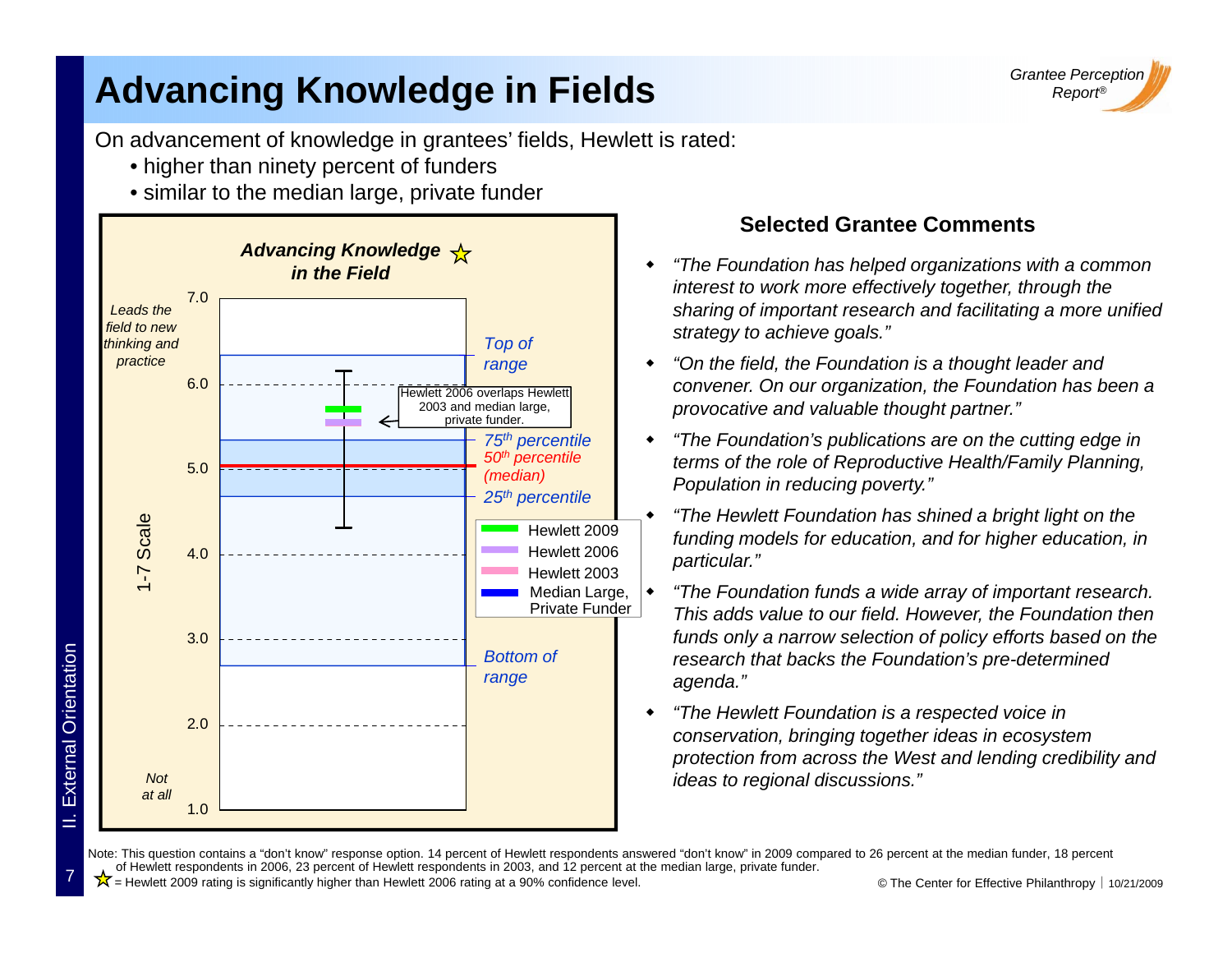### **Effect on Public Policy**

*Grantee Perception ®*

On effect on public policy in grantees' fields, Hewlett is rated:

- higher than ninety percent of funders
- higher than all other large, private funders



#### **Selected Grantee Comments**

- ٠ *"Hewlett's support of arts education has had an enormous impact on schools, districts, and counties across the state.*<br>influence on *Intervet on Intervet on a support has impacted both policy makers, key decision a This support has impacted both policy makers, key decis impact on schools, districts, and counties across the state. makers, education and arts leaders at all levels, and community members. We are grateful for the visionary leadership Hewlett has provided in moving arts education forward, particularly in this current budget landscape."*
	- ٠ *"[The Foundation has provided] national and international leadership on clean energy actions in both the US and developing world."*
	- ٠ *"The Foundation has a significant impact on the reproductive health and justice field by supporting innovative organizations and programs that are tailored to diverse communities. It is also a significant supporter of groups who work on public policies, therefore having a significant influence on reproductive health policies."*
	- *"The Foundation's work has resulted in major policy*
	- ٠ *"[The Foundation is] helping California's education policy in the areas of accountability, student achievement, and school finance."*

Note: The question contains a "don't know" response option. 24 percent of Hewlett respondents answered "don't know" in 2009 compared to 42 percent at the median funder, 31 percent of Hewlett respondents in 2006, 33 percent of Hewlett respondents in 2003, and 25 percent at the median large, private funder.

= Hewlett 2009 rating is significantly higher than Hewlett 2006 rating at a 90% confidence level.

 $\hat{X}$  Hewlett 2009 rating is significantly higher than Hewlett 2003 rating at a 90% confidence level.  $\bullet$  The Center for Effective Philanthropy | 10/21/2009 = Hewlett 2009 rating is significantly higher than Hewlett 2003 rating at a 90% confidence level.

 $\overline{\varepsilon}$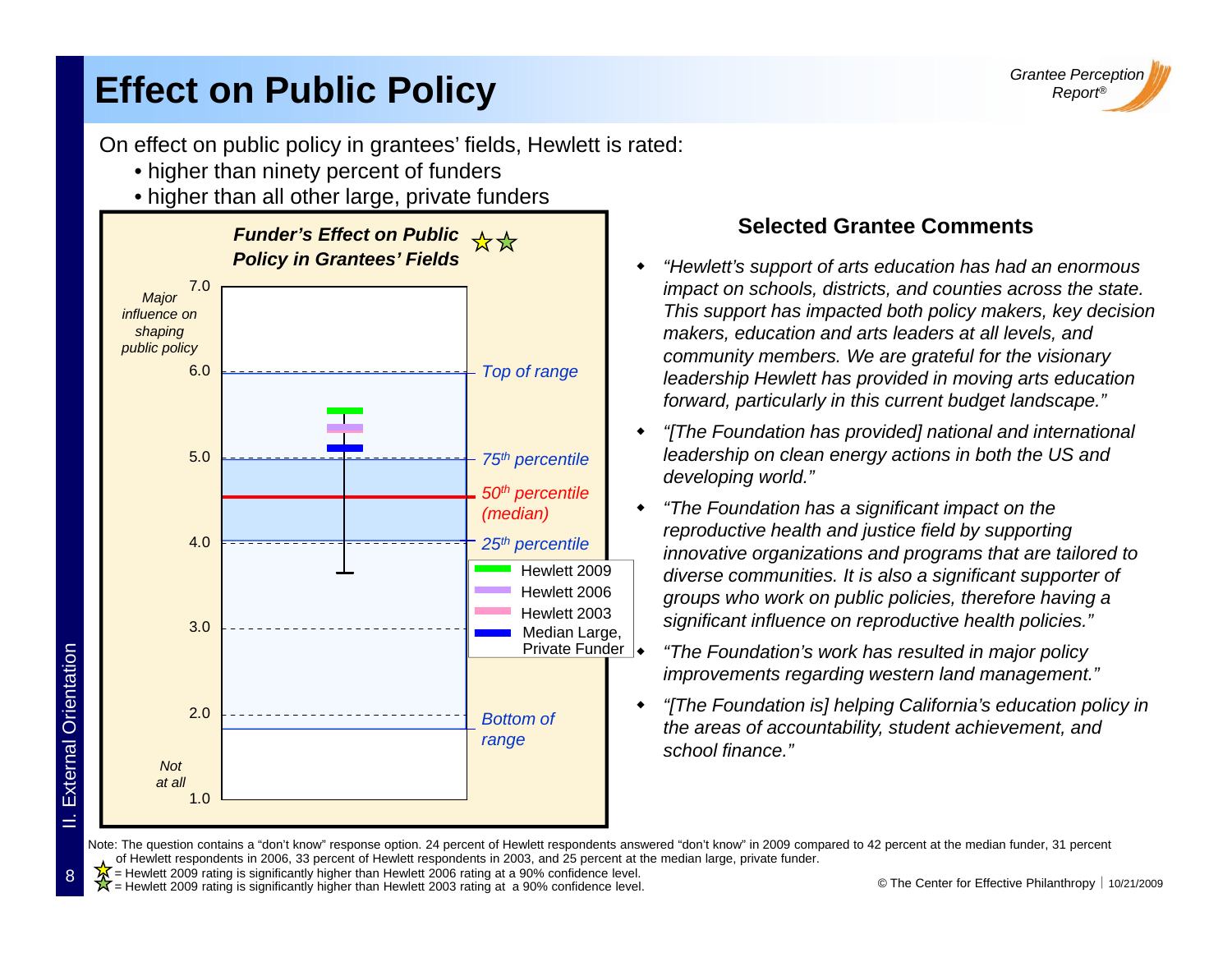#### **Impact on Grantees' Local Communities**



On impact on grantees' local communities, Hewlett is rated:

- below the median funder
- similarly to the median large, private funder



 $\overline{\varepsilon}$ 

9

II. Exte

 $\frac{Q}{Q}$   $\frac{X}{M}$  = Hewlett 2009 rating is significantly higher than Hewlett 2006 rating at a 90% confidence level.<br> $\frac{X}{M}$  = Hewlett 2009 rating is significantly higher than Hewlett 2003 rating at a 90% confidence le

= Hewlett 2009 rating is significantly higher than Hewlett 2003 rating at a 90% confidence level.

#### **Selected Grantee Comments**

- *"In the past, their grantmaking appeared to be much more*  **detail-oriented and research-based. Currently, there** *detail-oriented and research-based. Currently, there appears to also be a focus on 'people' and 'communities.' The Foundation coordinates its financial and human resources to ensure our communities have programs of the highest quality and that encourage grantees to attain measureable outcomes."*
	- *"By continuing to support regional arts organizations while other foundations have reduced or eliminated arts funding Hewlett sends an important signal in regards to the value of the arts to the community."*
	- *"The Foundation brings the community together often The brings around issues in the non-profit community, and the arts in*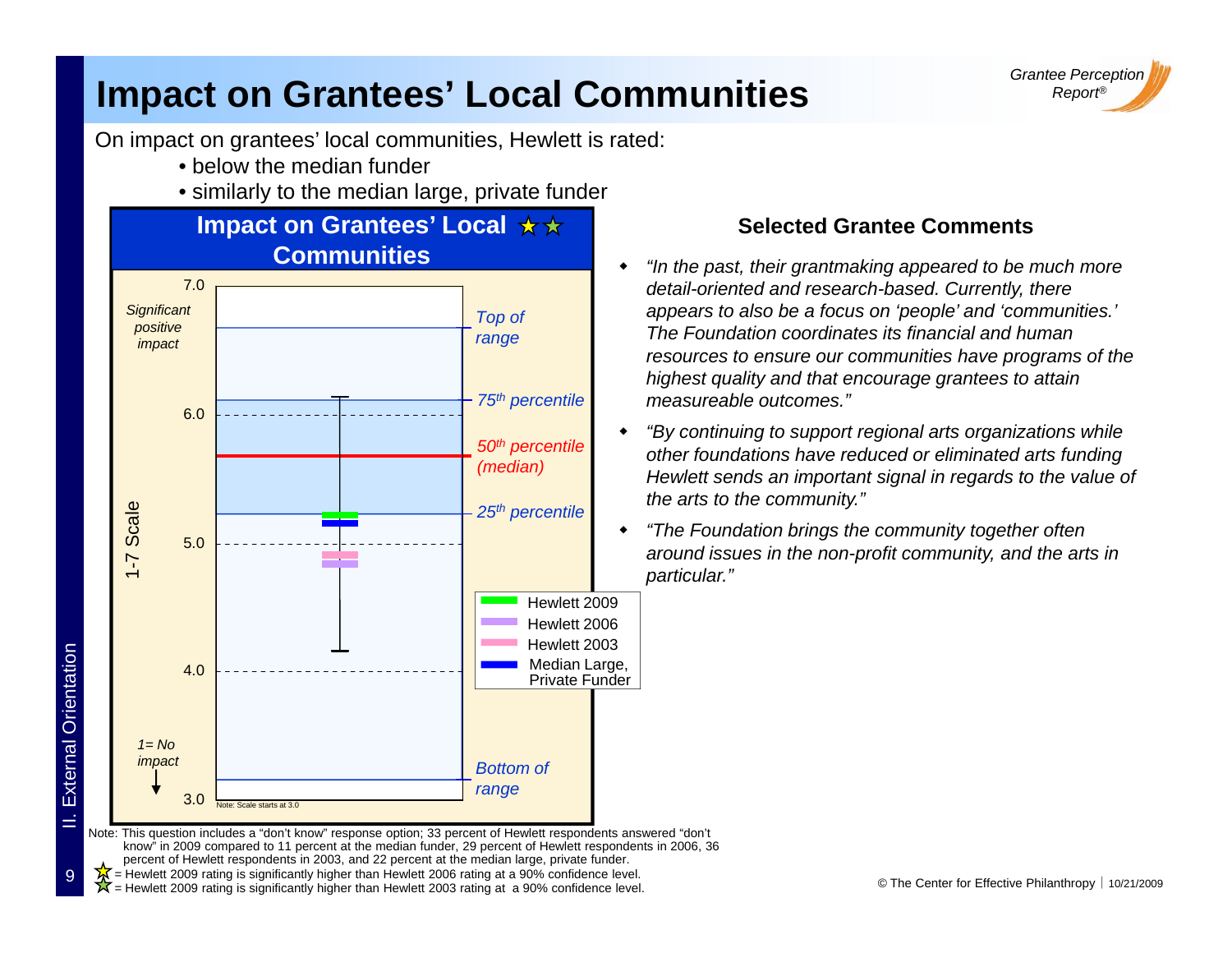#### **Impact on Grantee Organizations**

On impact on grantee organizations, Hewlett is rated:

- above the median funder
- above the median large, private funder



#### **Selected Grantee Comments**

- ٠ *"Of the foundations I have worked with, I have been most pleased and helped by the Hewlett Foundation. The processes and staff push us for clarity but allow us to develop the work in the way that we believe is appropriate to achieve the goals. I have found their questions to be consistently helpful to the work and the staff to be supportive of achieving the goals."*
- ٠ *"The Hewlett Foundation has been <sup>a</sup> stalwart supporter for The has many years. The Foundation representatives have provided leadership in a wide variety of ways, including…convening grantees for strategic discussions, and making liaisons among their grantees for increased synergies. At the same time, they do not attempt to micro-manage their grantees, which helps maximize the efficiency of the grants they give. All together, this represents truly effective leadership."*
- ٠ *"Staff input on this project with all Hewlett staff…has improved and enhanced our efforts. The processes, interactions and contributions are invaluable to increasing our impact and returning Hewlett's investment in this endeavor."*
- ٠ *"The Hewlett Foundation's commitment to providing ongoing, significant grants to agencies for general operating support is unique and rare in today's environment. Hewlett is one of the few foundations who still does so, and this significant general operating support will enable the [organization], and many of our peers, to weather the stormy times we are experiencing today."*

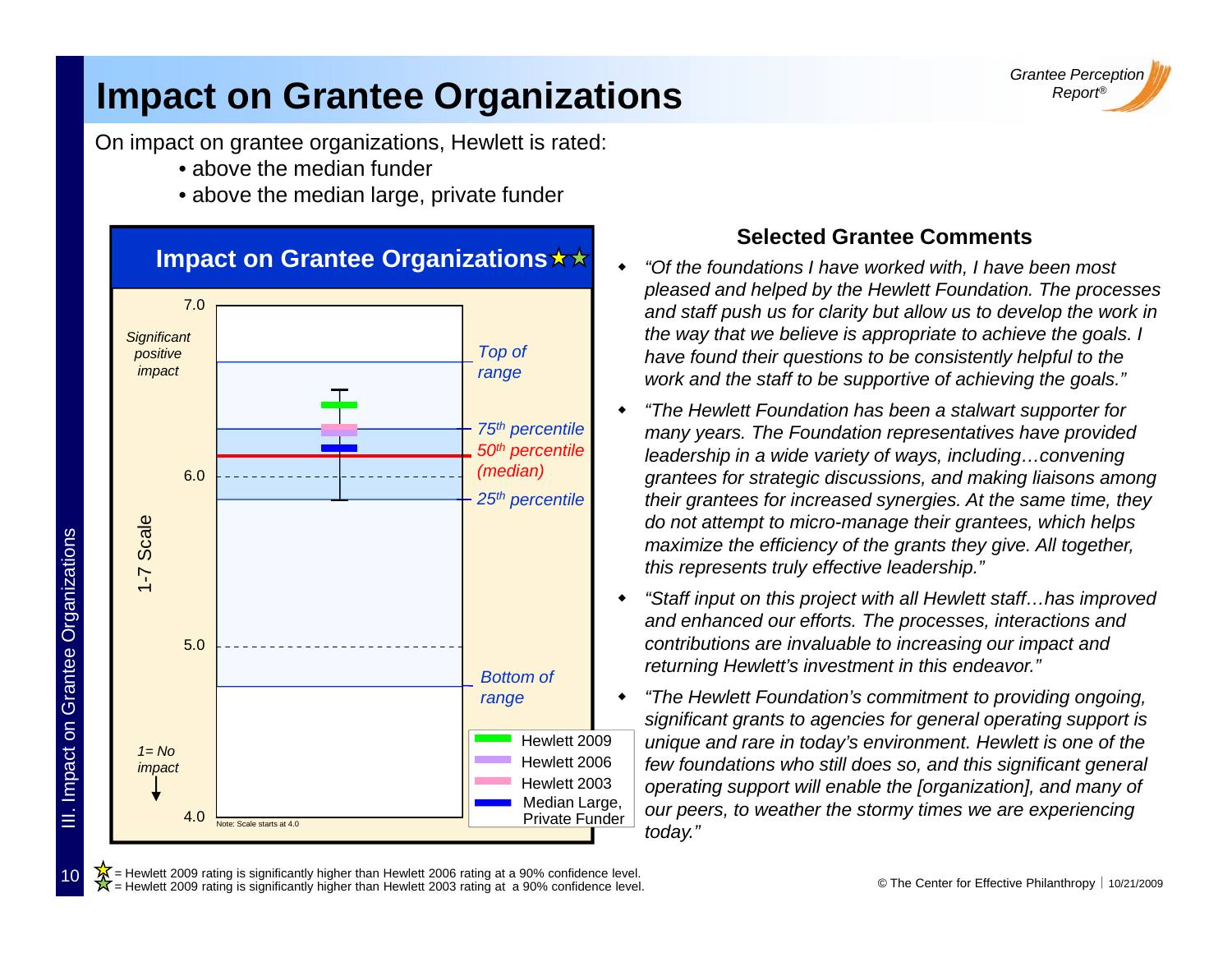### **Understanding of Grantees' Goals and Strategy** Report®

*Grantee Perception*

On understanding of grantees' goals and strategies, Hewlett is rated:

- above the median funder
- above the median large, private funder



Example the Center for Effective Philanthropy | 10/21/2009<br>Example 10/21/2009 rating is significantly higher than Hewlett 2003 rating at a 90% confidence level. Note: This question includes a "don't know" response option; 5 percent of Hewlett respondents answered "don't know" in 2009 compared to 7 percent at the median funder, 6 percent of Hewlett respondents in 2006, 7 percent of Hewlett respondents in 2003, and 7 percent at the median large, private funder.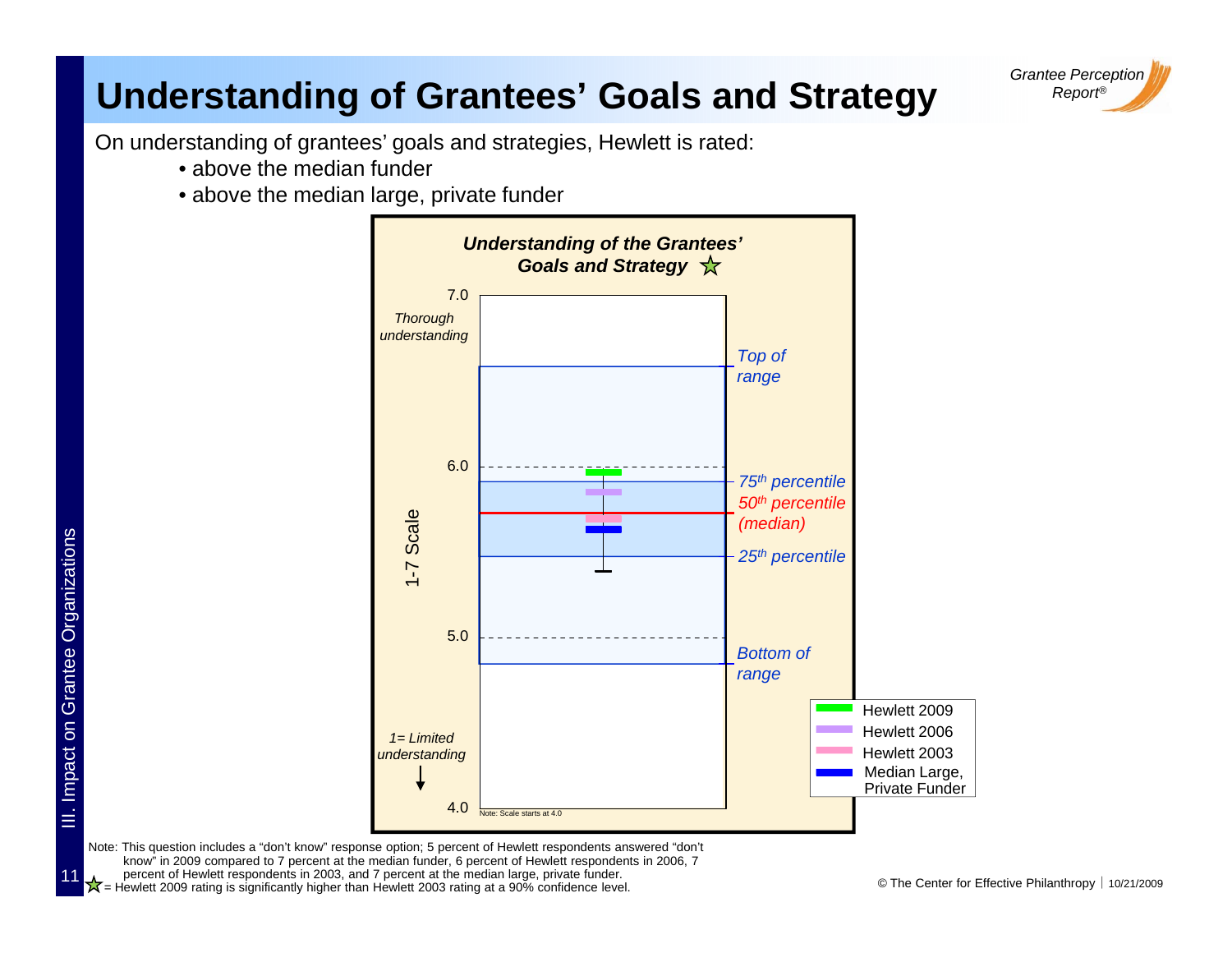### **Impact on Sustainability of Funded Work**



On the effect of the Foundation's funding on grantees' ability to sustain their work in the future, Hewlett is rated:

- similarly to the median funder
- similarly to the median large, private funder



12

ഗു

Note: Hewlett 2003 data not available due to changes in the survey instrument.

E <del>X</del> = Hewlett 2009 rating is significantly lower than Hewlett 2006 rating at a 90% confidence level. © The Center for Effective Philanthropy | 10/21/2009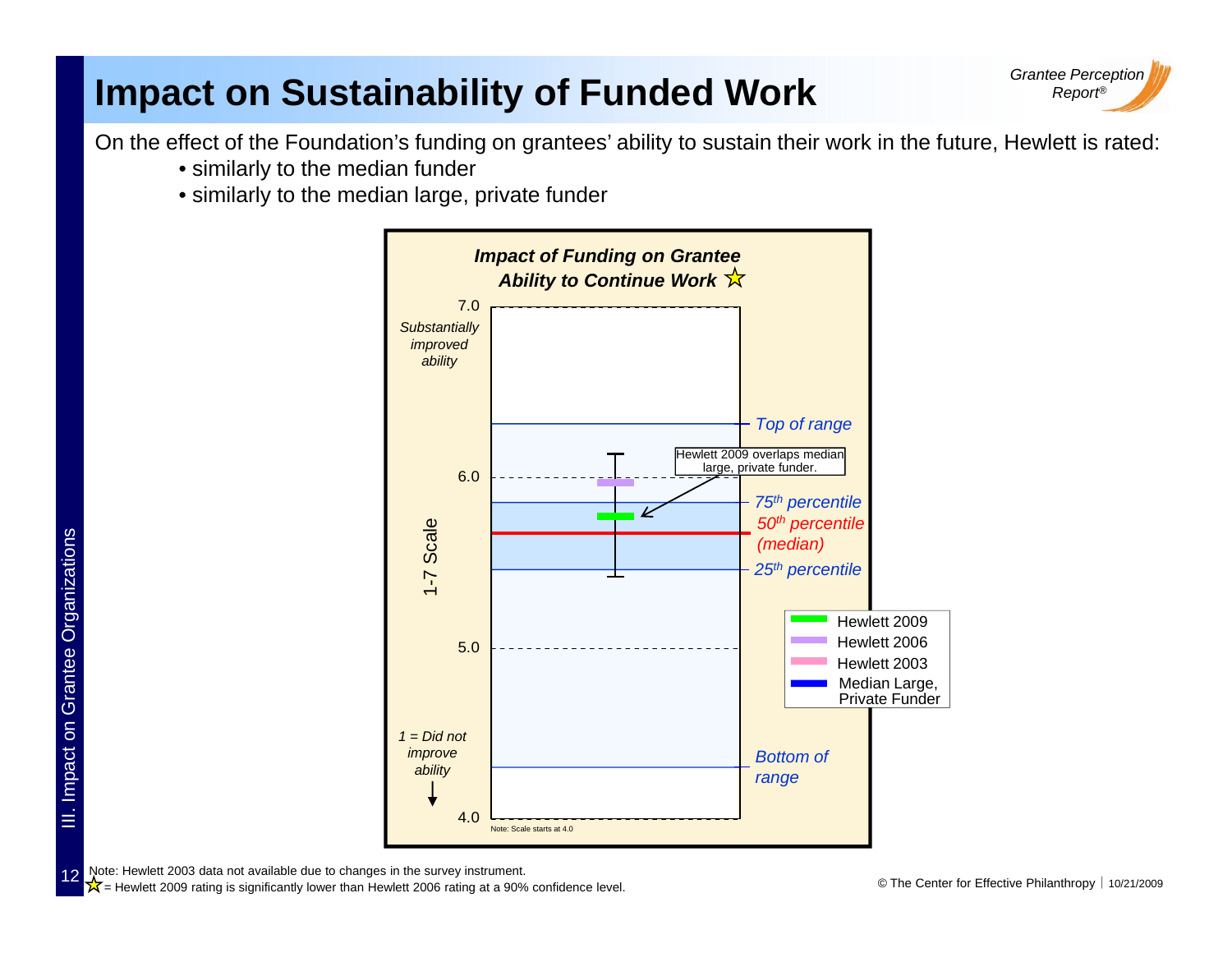# **Type of Support**



The proportion of Hewlett grantees that were awarded a general operating support grant is:

- larger than that of the average funder
- larger than that of the average large, private funder

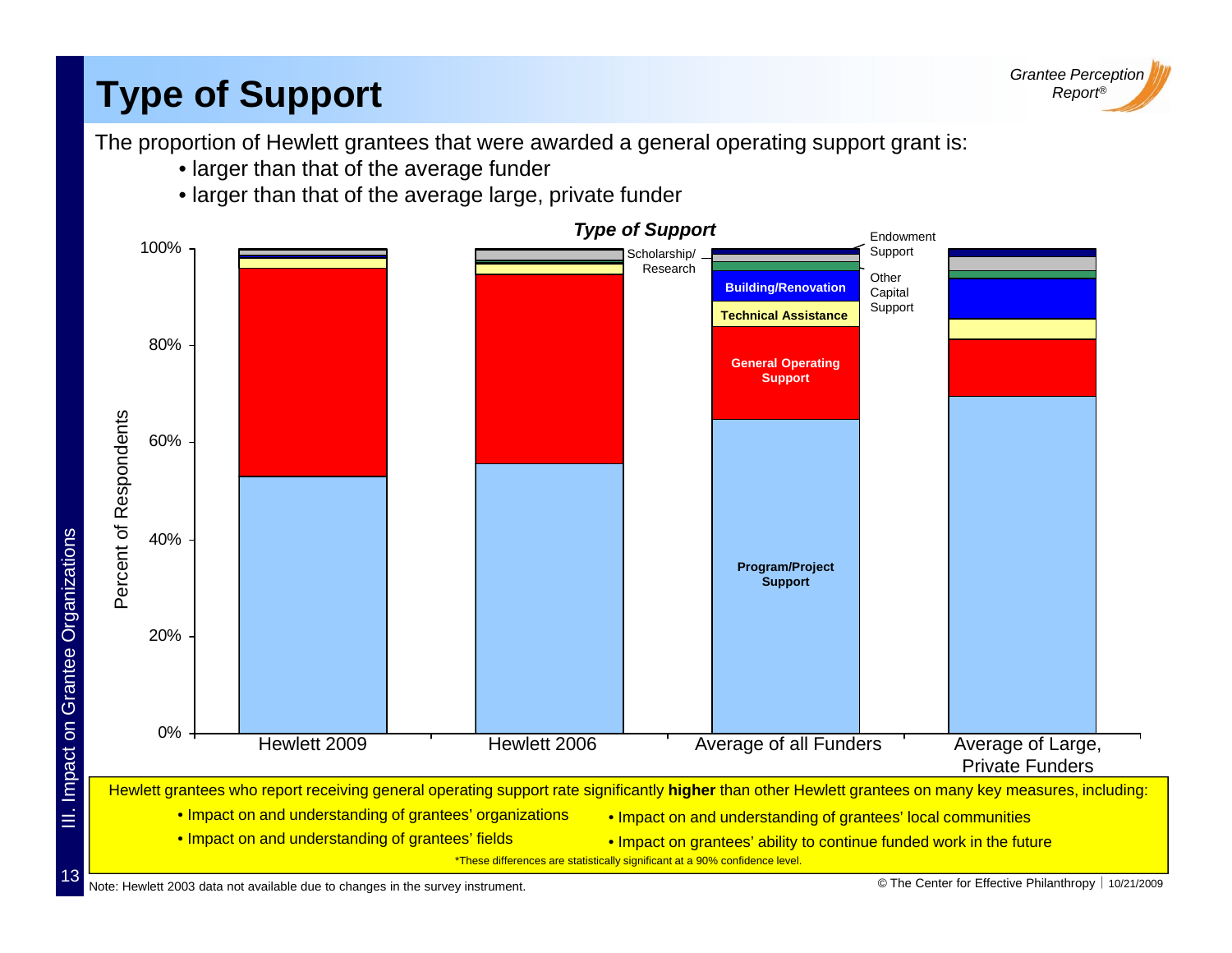### **Overhead Allocation Sufficiency**



Twenty-seven percent of Hewlett project grant recipients indicate that the overhead allocation was completely sufficient to cover the organizational expenses associated with the grant and seventeen percent indicate that it was much more sufficient than project grants of other funders.



know" and 34 percent of grantees chose "Not applicable/Did not receive a project grant." 
Cho Center for Effective Philanthropy | 10/21/2009 Note: Comparative data not available because these questions were only asked of Hewlett grantees in 2009. In the left-hand chart, 3 percent of grantees chose "Don't know" and 35 percent of grantees chose "Not applicable/Did not receive a project grant." In the right-hand chart, 6 percent of grantees chose "Don't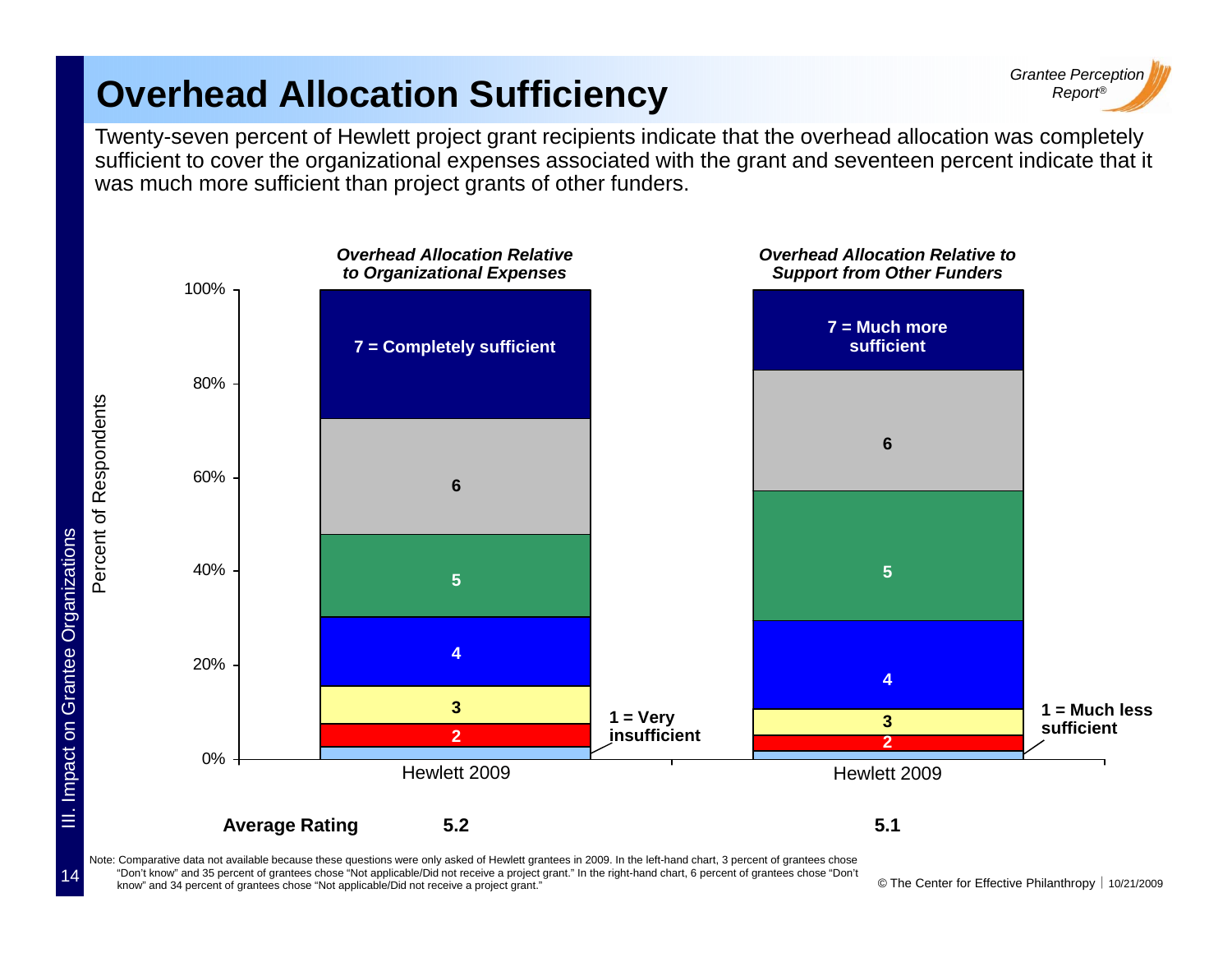

### **History of Funder Support**

The history of the support provided to grantees at Hewlett is:

- lon ger than that of the median funder
- longer than that of the median large, private funder



© The Center for Effective Philanthropy ⏐ 10/21/2009 = Hewlett 2009 rating is significantly higher than Hewlett 2006 rating at a 90% confidence level.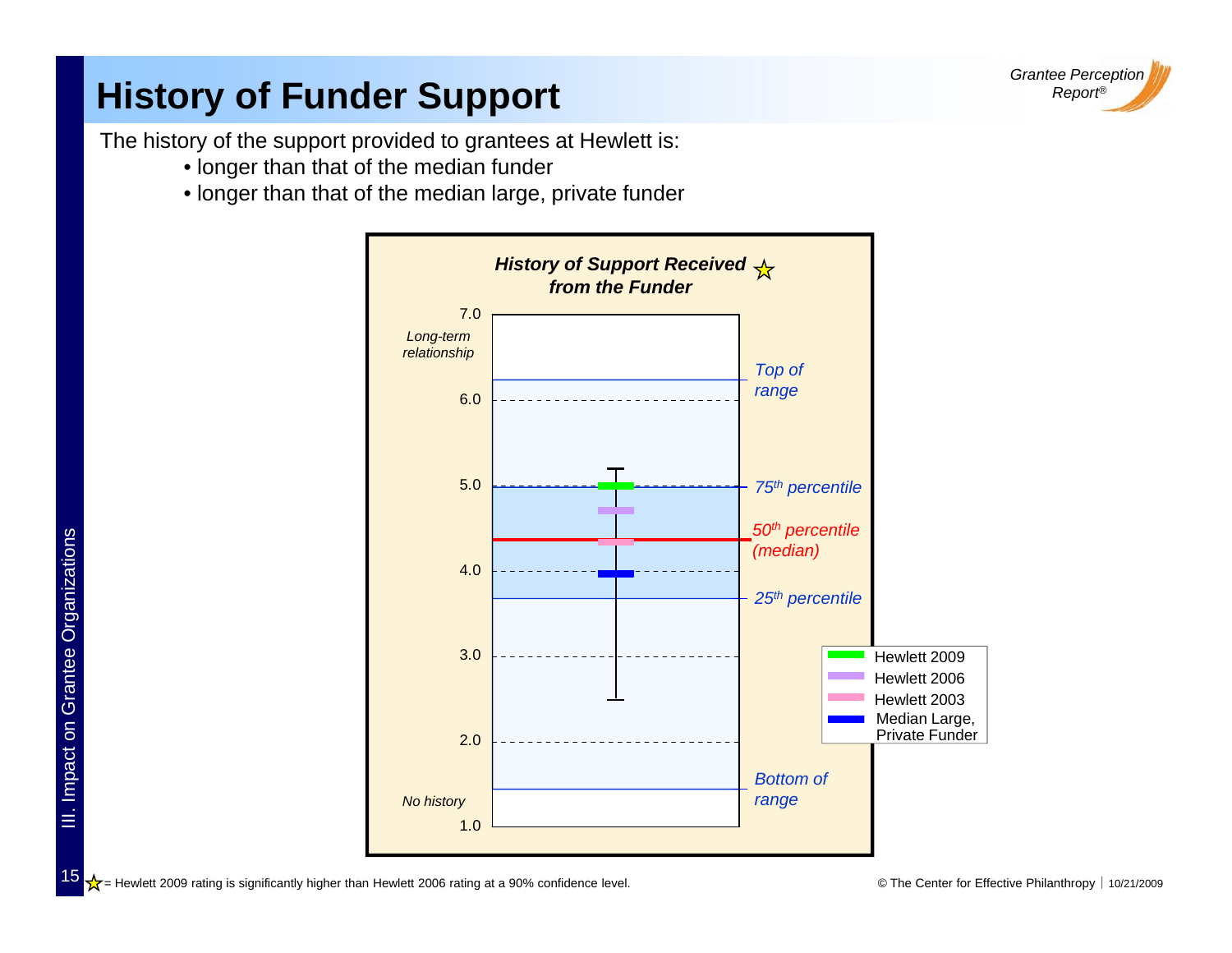### *Report®* **Satisfaction**

tisfaction

**V.** Satisfaction

16

On overall satisfaction, Hewlett is rated:

- similarly to the median funder
- above the median large, private funder



#### **Selected Grantee Comments**

- "I have the highest regard for the Hewlett Foundation, its ٠ *staff and its leadership. It's one of the most respectful foundations I have every worked with. Never a sense of manipulation, great understanding of the value of general support, investing in a group's mission and trusting them to know how to approach ambitious shared goals " ambitious, goals.*
- $\blacklozenge$  *"Excellent. Consistently high quality. Terrific people – knowledgeable about the issues, understanding of context, strategic, pragmatic, know what it takes to enable change and have processes that are consistent with this."*
- $\blacklozenge$  *"[Things] had seemed excellent but was then met with some confusion about what we had thought to be an agreed-upon process."*
- ٠ *"All top notch. By miles the most professional operation of the dozen or so we work with annually."*

*Survey-Wide Analysis Fact:* Three dimensions best predict grantee perceptions of satisfaction with their philanthropic funders: 1) *Quality of Interactions with Foundation Staff*: fairness, responsiveness, approachability; 2) *Clarity of Communication of a Foundation's Goals and Strategy*: clear and consistent articulation of objectives; 3) Expertise and External Orientation of the Foundation: understanding of fields and communities of funding and ability to advance knowledge and affect public policy. For more on these findings and resulting management implications, please see CEP's report, *Listening to Grantees: What Nonprofits Value in Their Foundation Funders*.

 $\sqrt{\frac{1}{N}}$  Hewlett 2009 rating is significantly higher than Hewlett 2006 rating at a 90% confidence level.

*Grantee Perception*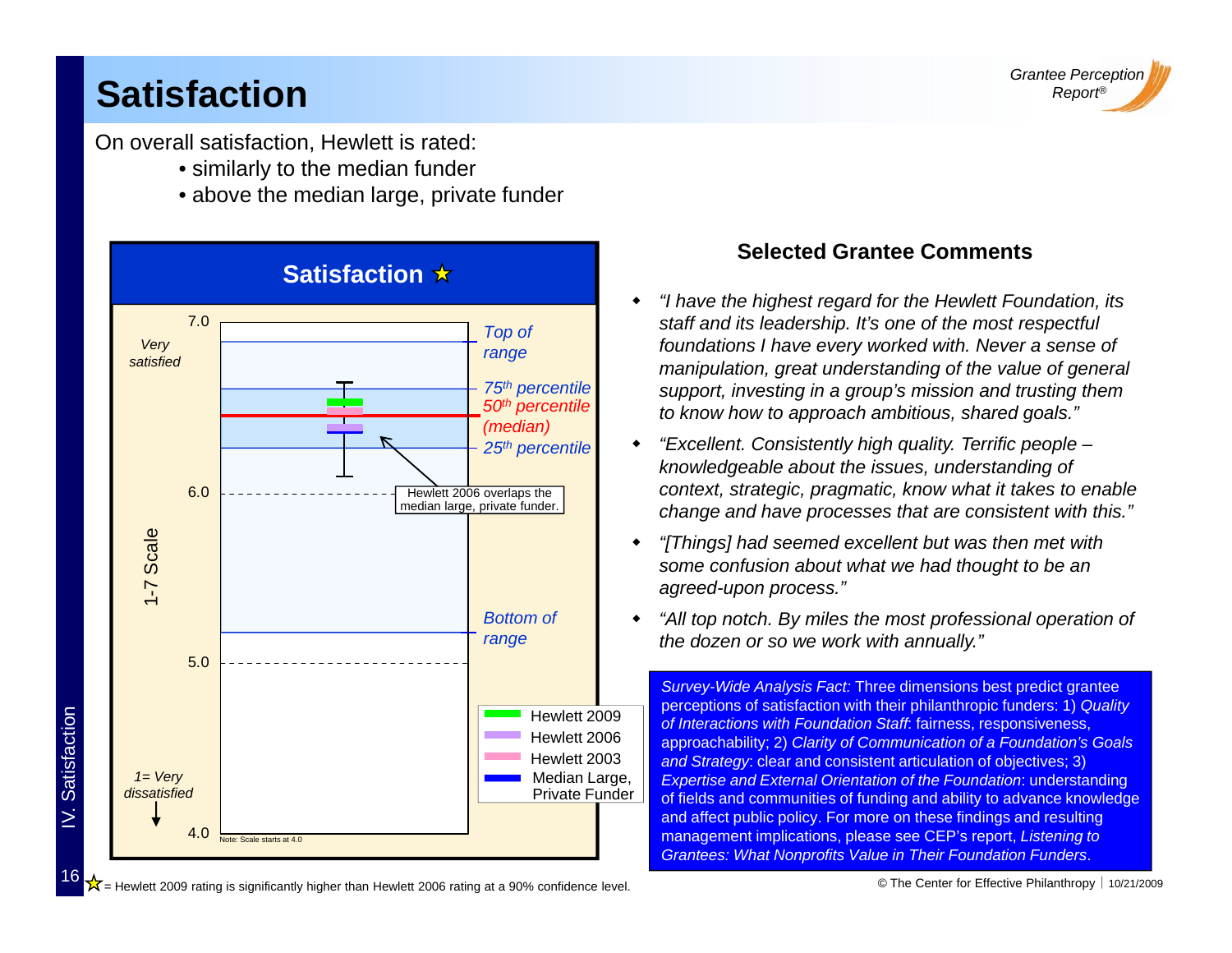#### **Grantee Interactions Summary**



On this summary that includes grantees' comfort approaching the Foundation if a problem arises, responsiveness of Foundation staff, and fairness of the Foundation's treatment of grantees Hewlett is rated:

- similarly to the median funder
- above the median large, private funder



#### **Selected Grantee Comments**

- ٠ *"At all levels, the Foundation's staff have been remarkably*  responsive to our requests, and they continue to make time both *to hear from us about new projects or achievements in our ongoing work and to help answer questions and give guidance regarding proposals and reports."*
- ٠ *"Often it takes many, many phone calls and/or e-mails to get a*  response, particularly if you're in the middle of a grant cycle. *Sometimes this leads to a feeling of concern that you don't really want to bother the Foundation staff, or that you are possibly being avoided."*
- ٠ *"Everyone with whom we've worked with was not just helpful, but made sure that they had the information they needed to y y understand our request. In the end, we felt completely understood and appreciated."*
- ٠ *"We had three different program officers over the course of this grant, which meant that some time was spent on giving the back*
- $\blacklozenge$  *"The personal attention given by Foundation staff to our work is gratifying and impressive."*
- ٠ *"We were very sorry to read that [our program officer] had left the Foundation. We had no contact in the course of the ensuing months...So to be honest, we do not know who our project officer p j is and operations, processes, interactions and communications with that office have been of poor quality since we have received no communications from them at all."*

Note: Index created by averaging grantee ratings of comfort approaching the Foundation if a problem arises, responsiveness of the

Foundation staff, and fairness of the Foundation's treatment of grantees – ratings that are highly correlated.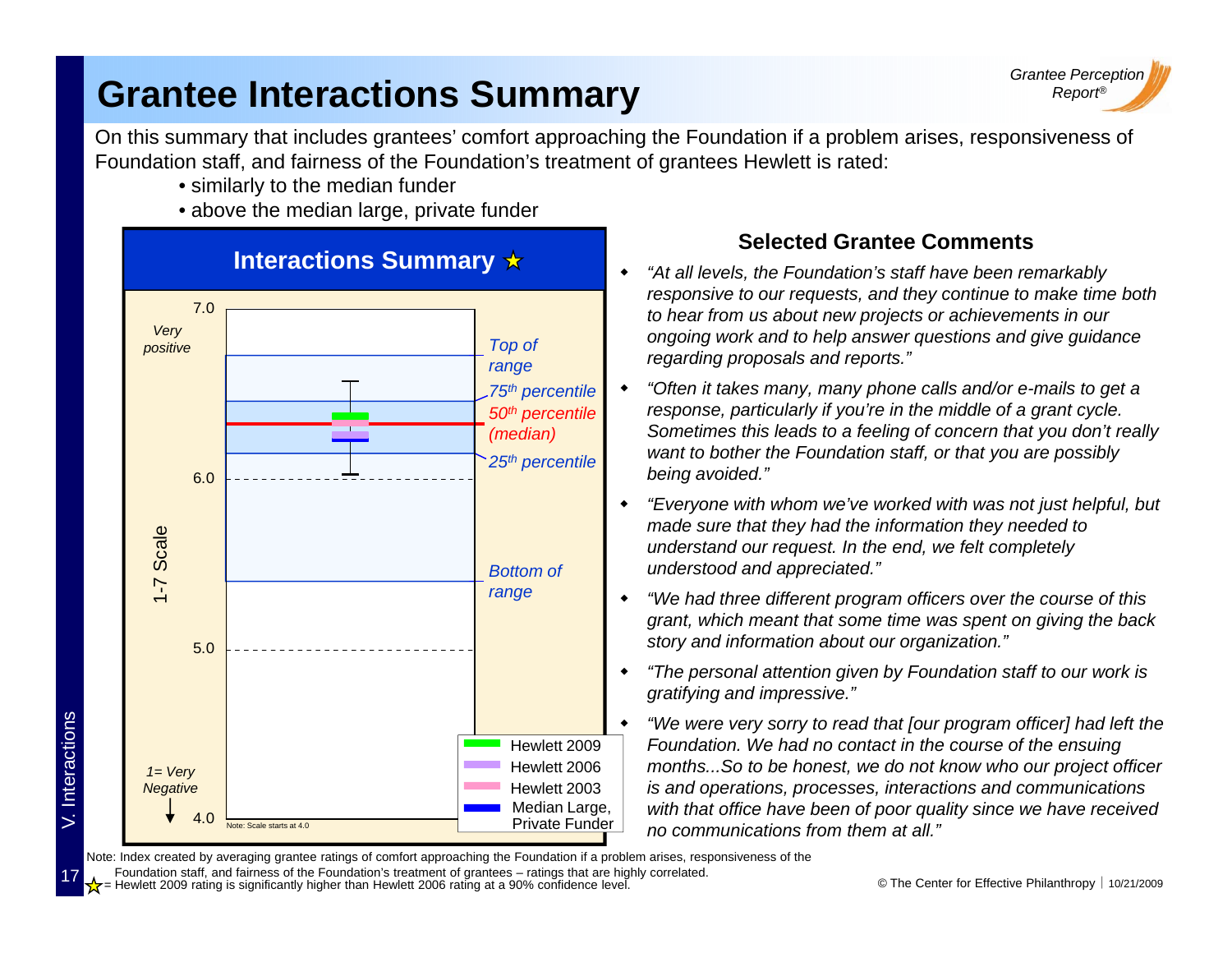#### **Primary Contact Transition** *Report**Report**Report* **<b>***Report**Report**Report* **<b>***Report*



Twenty-two percent of Hewlett grantees indicated that their primary contact has changed in the past six months.



#### *"Has your primary contact at the Foundation changed in the past six months?"*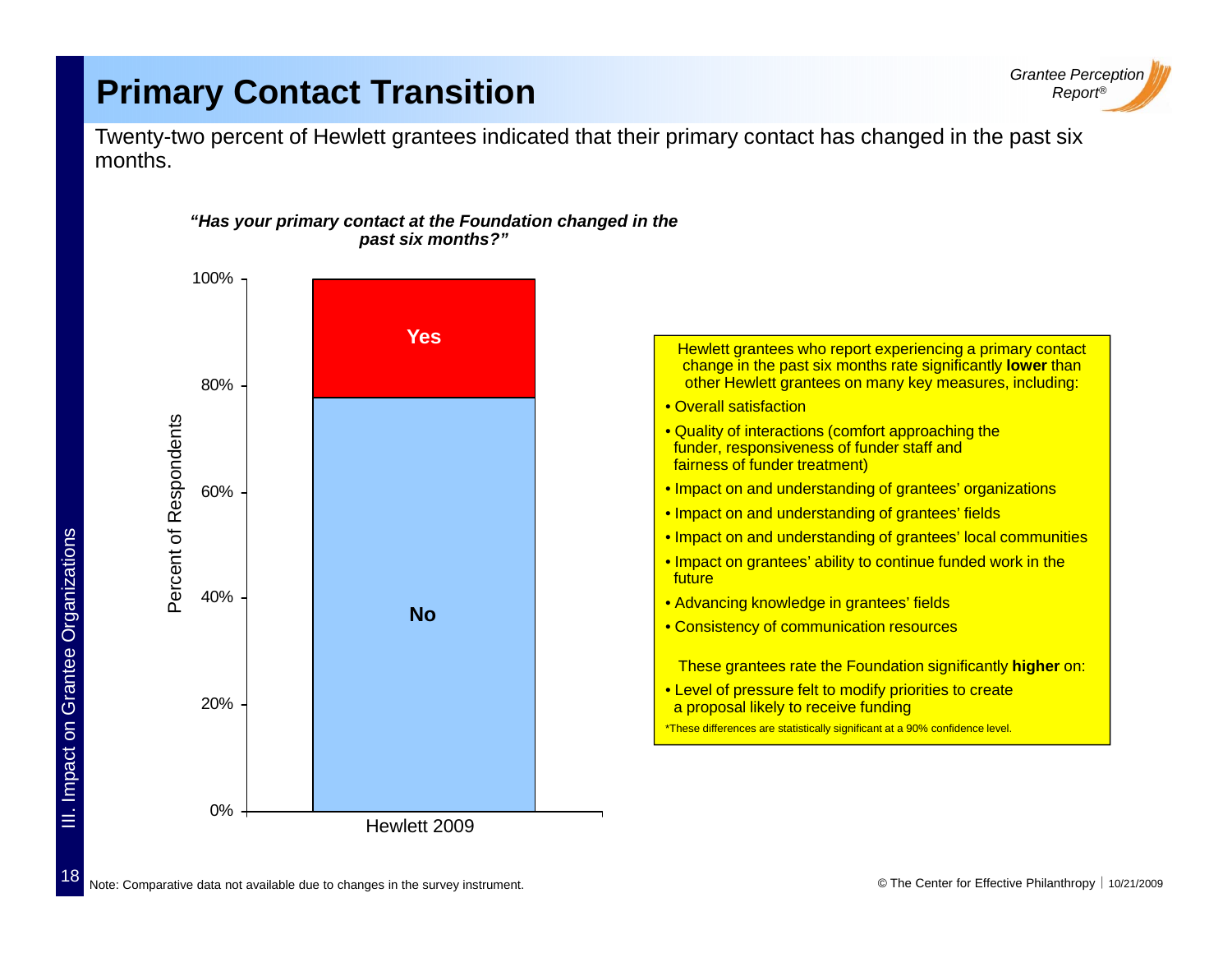### **Communication of Goals and Strategy Report®**



On clarity of the Foundation's communication of its goals and strategy, Hewlett is rated:

- similarly to the median funder
- similarly to the median large, private funder



mmunication

ξ

19

#### **Selected Grantee Comments**

- *"Th F d ti ' t t "The Foun dation's processes are very transparent.*  ٠ *Foundation objectives and priorities are communicated clearly."*
- ٠ *"The Foundation's priorities in the program have shifted over the years, and so have the officers, but we have we*  been kept informed along the way. It has been a very *smooth transition."*
- $\blacklozenge$  *"Communication was rather haphazard, with conflicting instructions given at times."*
- ٠ *"The Hewlett Foundation has always been very clear on* 1-<sup>7</sup> Arreadary<br>25<sup>th</sup> percentile *Their processes, both via the website and in person-to- person communications.*"
- ٠ *"The Foundation should improve the quality and availability of information available through online resources. In addition, communications are limited as the program officer team seems to be very overworked (too many projects to oversee)."*
	- ٠ *"The Foundation has excellent processes and communication. One truly feels that there is a shared shared goals. Staff are very accessible and constructive."*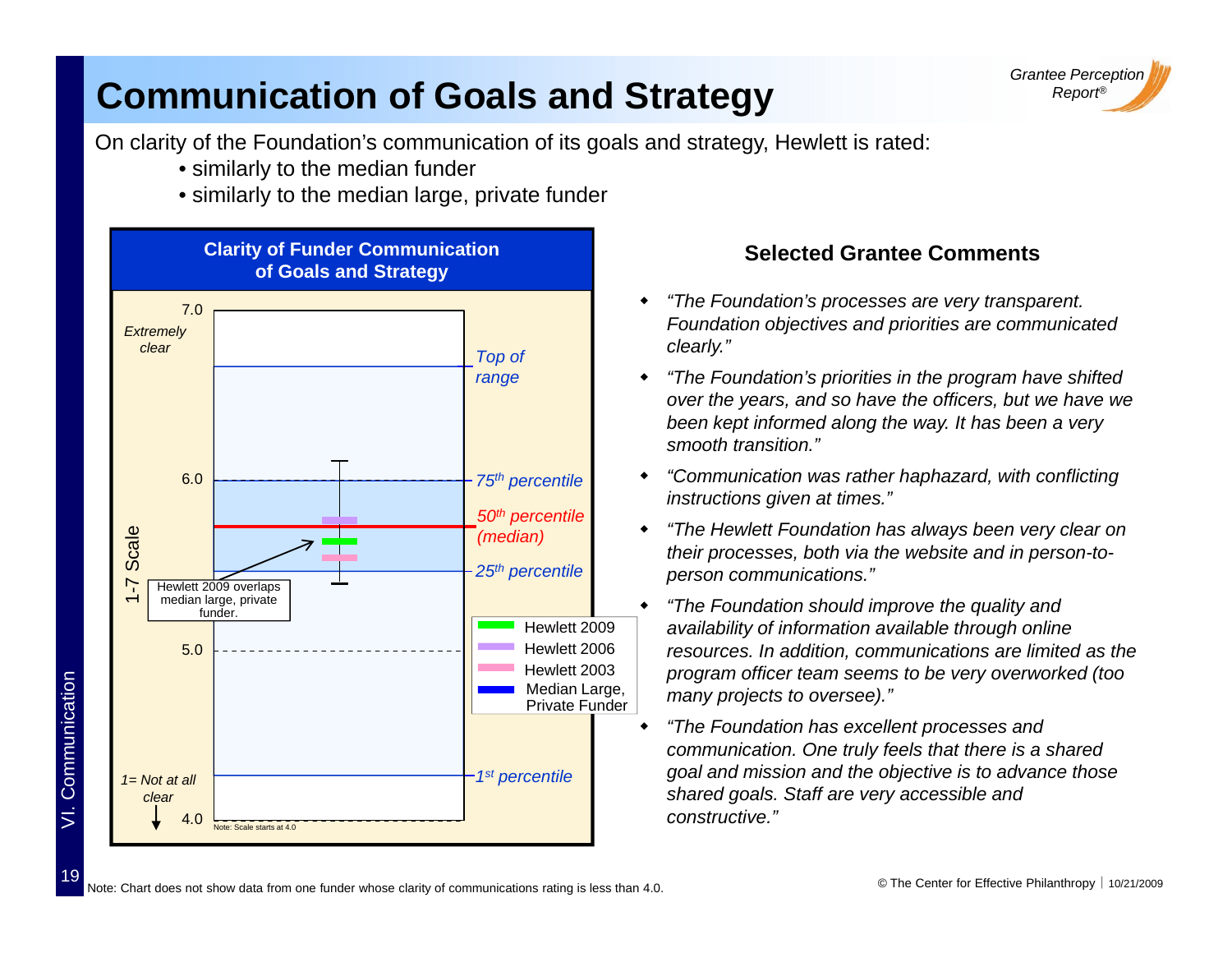### **Consistency of Communications**



On consistency of the Foundation's communications resources, both personal and written, Hewlett is rated:

- lower than the median funder . . . . . . . . . .
- similarly to the median large, private funder



*range Survey-Wide Analysis Fact: Consistency of*  Communications, both personal and written, is the best predictor of grantee ratings of a funder's clarity of communication of its goals and strategy. Other predictors are 1) *Quality of Interactions with Foundation Staff*: fairness, responsiveness, approachability and 2) *The helpfulness of a funder's selection and reporting/evaluation processes* in trengthening grantees' programs and/ organizations – key moments that can reinforce or undermine funder messages. For more on these findings, key resources most valued by grantees, and management implications, please see CEP's report, *Foundation Communications: The Grantee*  Perspective.

Note: Hewlett 2003 data not available due to changes in the survey instrument.

mmunication

 $\bigtimes$   $\bigtimes$  = Hewlett 2009 rating is significantly lower than Hewlett 2006 rating at a 90% confidence level.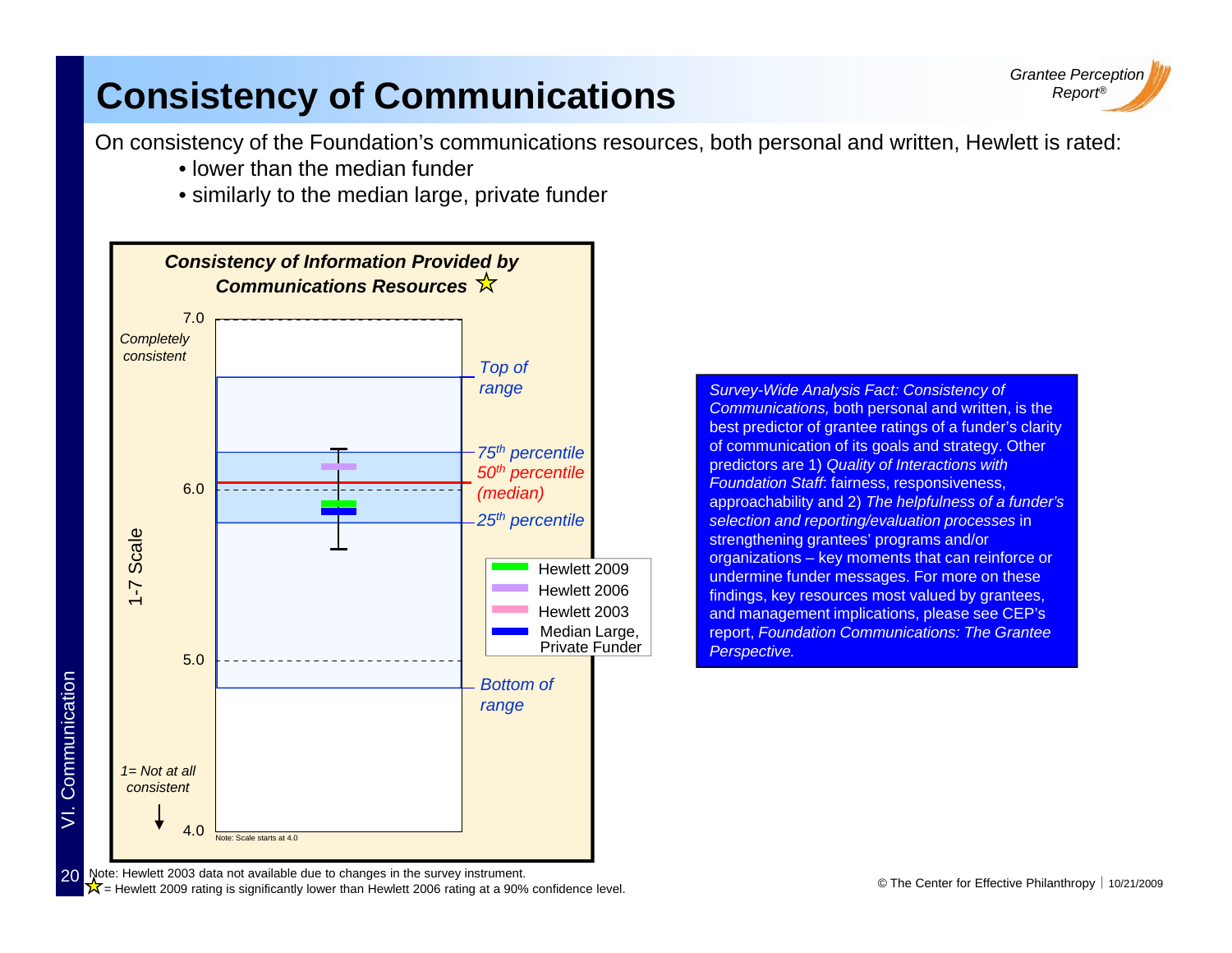## **Non-Monetary Assistance Summary (1)** Report®



The non-monetary assistance summary includes the fourteen activities listed below. Provision of assistance patterns fall into the four categories: comprehensive assistance, field-focused assistance, little assistance, and no assistance.

#### ٠ *NNon-Monetary Assistance*  Non-Monetary Assistance **Definitions of Patterns** Play through convenings, training opportunities in **MANAGEMENT ASSISTANCE**- General management advice - Strategic planning advice Financial planning/accounting - Financial **Comprehensive Assistance** Grantees receiving at least 7 forms of assistance  $\blacklozenge$ *Activities Included in Summary efinitions oPatterns of Assistance*- Development of performance measures**FIELD-RELATED ASSISTANCE**- Encouraged/facilitated collaboration - Insight and advice on your field - Introductions to leaders in field**Field-Focused Assistance**Grantees receiving at least 3 forms of field-related assistance but less than 7 forms of assistance overall $\blacklozenge$ **Readers in field assistance overall in the Hewlett Foundation has been very in the leaders in the leaders in the leaders in the leaders in the leaders in the leaders in the leaders in the leaders in the leaders in the** - Provided research or best practices - Provided seminars/forums/convenings **OTHER ASSISTANCE**- Board development/ example to the Manufacture of the Magnetic Conduction of the Magnetic Conduction of the Magnetic Communications/marked and the Staff/management train of the Magnetic Conduction of the Magnetic Conduction of the Magnetic Co d<br>
- Provided research or best practices<br>
- Provided seminars/forums/<br>
convenings<br> **OTHER ASSISTANCE**<br>
- Board development/<br>
- Board development/<br>
- Board development/ ٠  $\frac{1}{2}$  assistance  $\frac{1}{2}$   $\frac{1}{2}$   $\frac{1}{2}$   $\frac{1}{2}$   $\frac{1}{2}$   $\frac{1}{2}$   $\frac{1}{2}$   $\frac{1}{2}$   $\frac{1}{2}$   $\frac{1}{2}$   $\frac{1}{2}$   $\frac{1}{2}$   $\frac{1}{2}$   $\frac{1}{2}$   $\frac{1}{2}$   $\frac{1}{2}$   $\frac{1}{2}$   $\frac{1}{2}$   $\frac{1}{2}$   $\frac{1}{2}$  - Information technology assistance - Communications/marketing/ publicity assistance - Use of Foundation facilities - Staff/management training solation information technology assistance<br>
- Information technology assistance<br>
- Communications/marketing/<br>
publicity assistance<br>
- Use of Foundation facilities<br>
- Staff/management training<br>
was started and the Crantees VII. As*grantees.*

#### **Selected Grantee Comments**

- *"We appreciate the role that Hewlett is seeking to strategic communications, etc."*
- *"Program Directors are widely recognized as among the most important movers/shakers/ opinion leaders in the international research and policy communities They continually put us in communities. touch with each other and with data and research we can use but aren't familiar with. They are among the first people I turn to find out what's going on."*
- *responsive to our requests for assistance. We have been able to access the appropriate people and our interactions with our program officer have been completely positive."*
- *with the foundation staff/contact, at least once a year if not twice to discuss ideas, progress and challenges. Alternatively, the Foundation could offer professional development seminars for grantees "*
- ٠ *"[The Foundation is] building local capacity through grantmaking, training opportunities and relationships to leaders in the field."*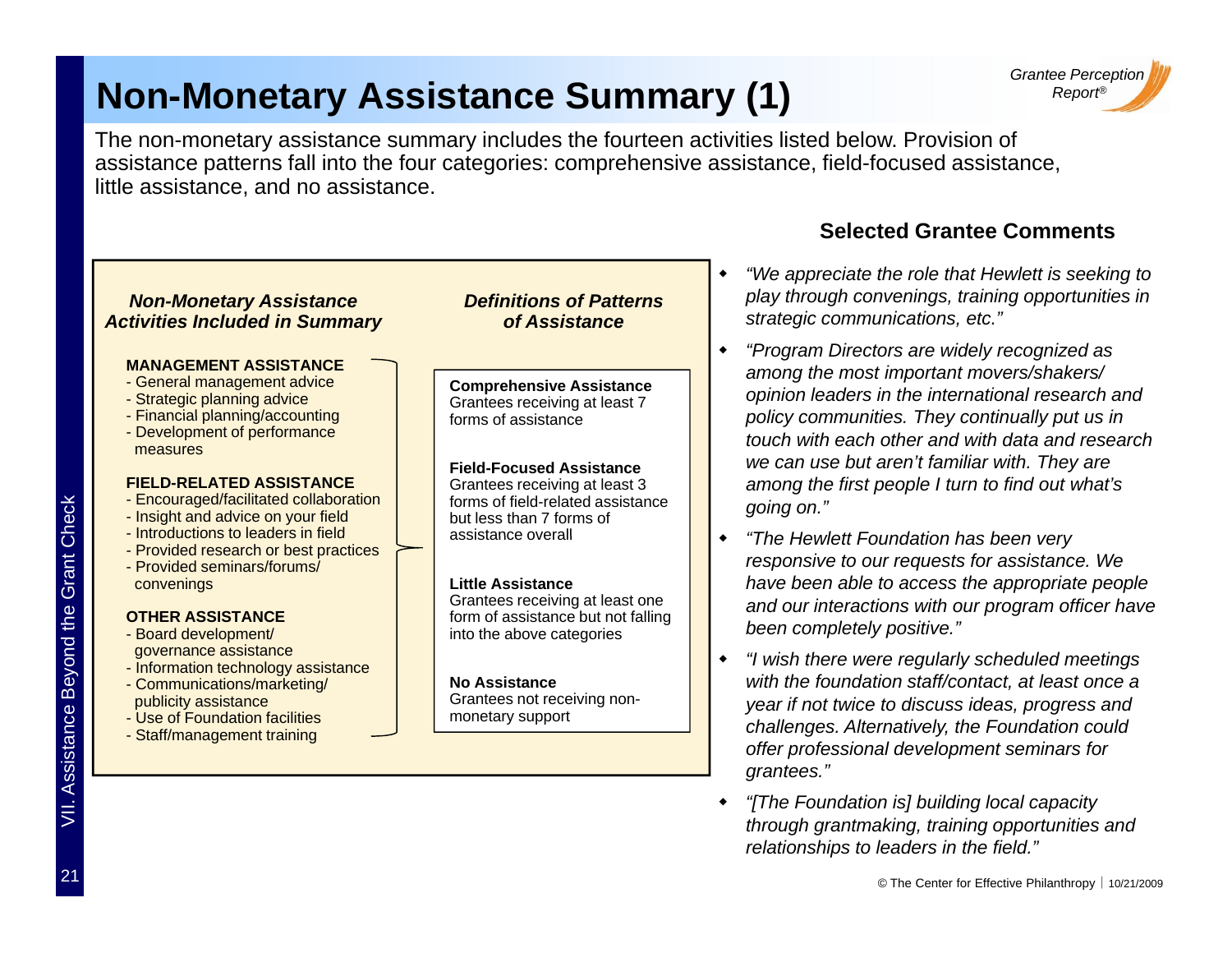### **Non-Monetary Assistance Summary (2)**



140%Hewlett provides a larger than typical proportion of grantees with field-focused assistance beyond the grant check.

*Non-Monetary Assistance Patterns and Average Helpfulness Rating* 

#### *of Comprehensive or Field-Focused Patterns of Assistance* 80%100%**Field-focused Assistance Comprehensive Assistance**60%**Receiving Bars:Percent of All Respondents Different Patterns of Non-monetary NonLittle Assistance**20%40%on-monetary<br>Assistance **No Assistance**0%Average of all FundersHewlett 2009 Hewlett 2006 Average of all Average of Large, Private FundersHewlett 2006

 $S$  *Survey-Wide Analysis Fact:* Providing just two or three types of assistance appears to be ineffective; it is only in the minority of cases when grantees receive either a comprehensive set of assistance activities or a set of mainly field-focused types of assistance that they have a substantially more positive and productive experience with their foundation funders than grantees receiving no assistance. For more information on these findings, please see CEP's report, *More than Money: Making a Difference with Assistance Beyond the Grant Check.*

Note: Hewlett 2003 data not available due to changes in the survey instrument.

 $\chi$  = Proportion of Hewlett grantees in 2009 receiving field-focused or comprehensive assistance is significantly larger than in 2006 at a 90% confidence level.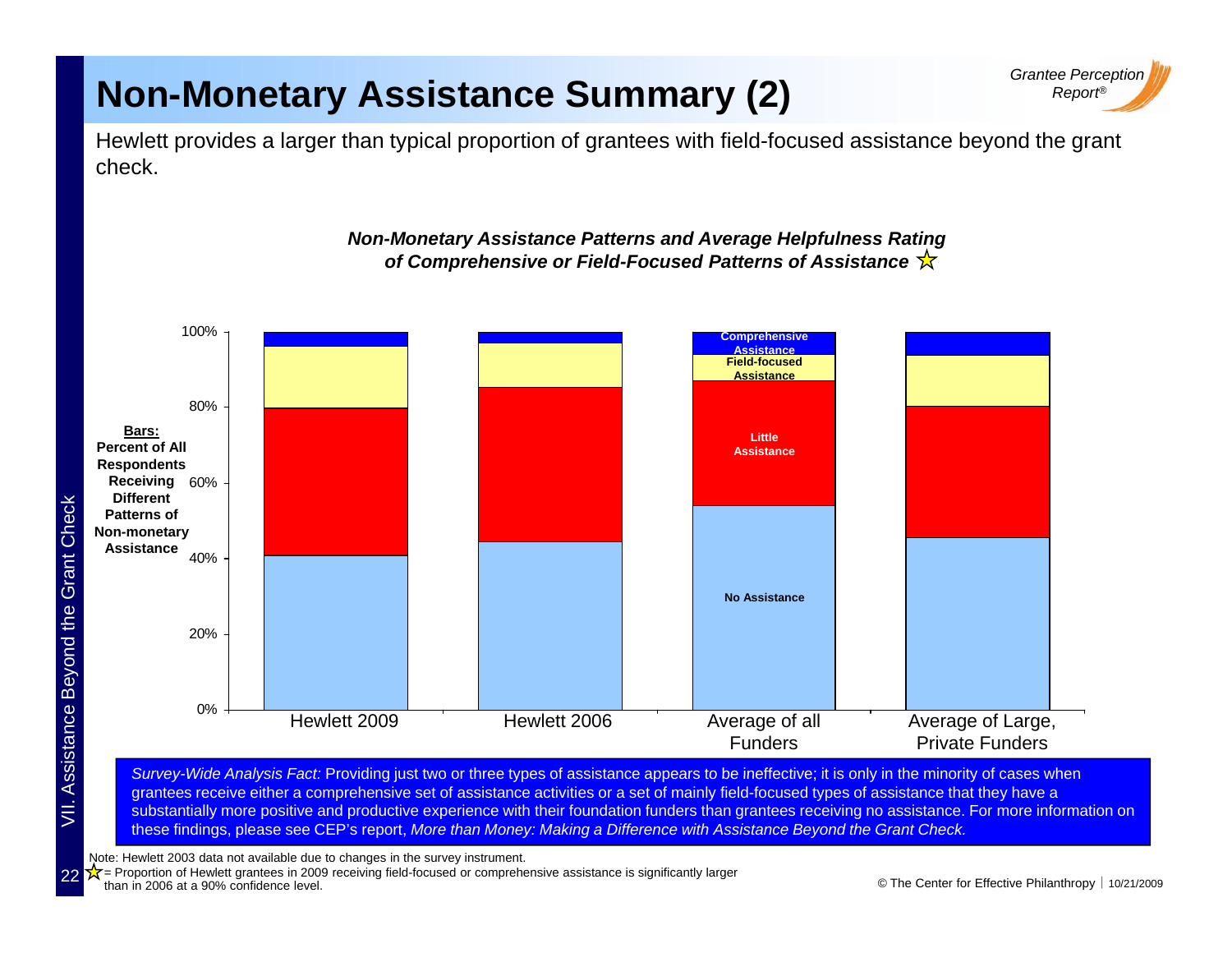#### **Impact of Assistance Securing Funding from Other Sources**

The proportion of Hewlett grantees receiving active assistance from the Foundation in securing funding from other sources is:

- $\bullet$  similar to that of the median funder
- similar to that of the median large, private funder

On impact of the Foundation's assistance in securing funding from other sources, Hewlett is rated:

- $\bullet$  above the median funder
	- above the median large, private funder



 $\sqrt{\frac{1}{2}}$  Hewlett 2009 proportion is significantly lower than Hewlett 2006 proportion at a 90% confidence level. Note: Hewlett 2003 data not available in the left and right-hand charts due to changes in the survey instrument.

VII. Assistance Beyond the Grant Check

23

*Grantee Perception ®*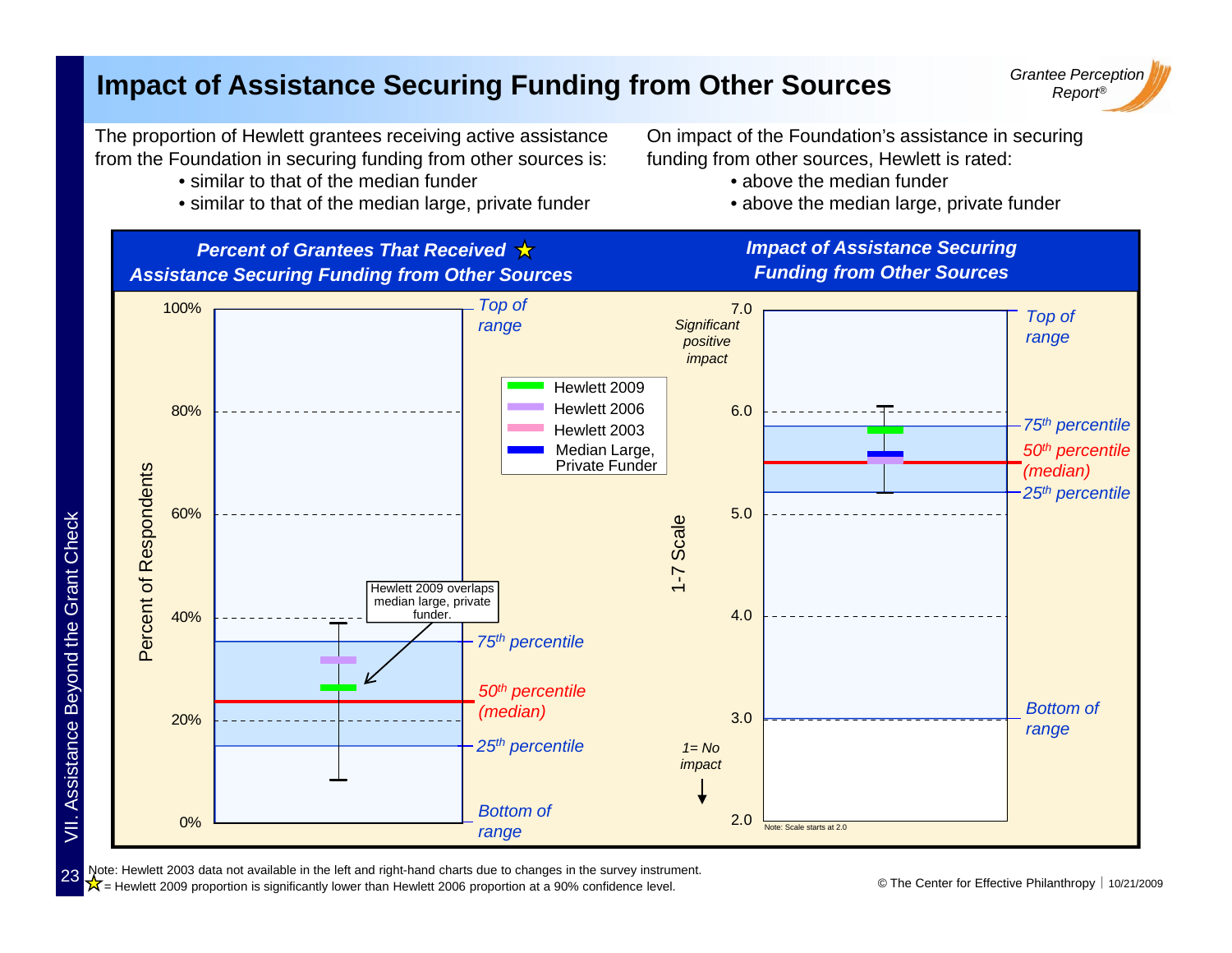#### **Helpfulness of Selection Process**



On helpfulness of the Foundation's selection process in strengthening the grantee, Hewlett is rated:

- similarly to the median funder
- below the median large, private funder



- "The application process itself is a model for reflection ٠ *and development of an activity and was used in one of my own staff sessions as an excellent example."*
- ٠ *"The funding application process feels unnecessarily difficult and demands too much time to complete."*
- ٠ *"The Foundation Program Officers have always been clear and communicative when reviewing our application. Additionally, they have been consistently available for phone conversations and in person meetings, which we find to be very helpful."*
- ٠ *"The Foundation's systems allow for an efficient proposal-writing and submission process."*
- ٠ *"We received very clear guidance from several Foundation folks on our proposal and we felt the application guidelines were clear. There was some lack of clarity surrounding the timing of our grant and the budget."*
	- ٠ *"The proposal and reporting requirements are somewhat burdensome for smaller organizations like ours."*
	- *"Th t l t i dibl thl "The grant approval process went incredibly smoothly,*  ٠ *and with the minimum of fuss. I was very pleased with how well the process went."*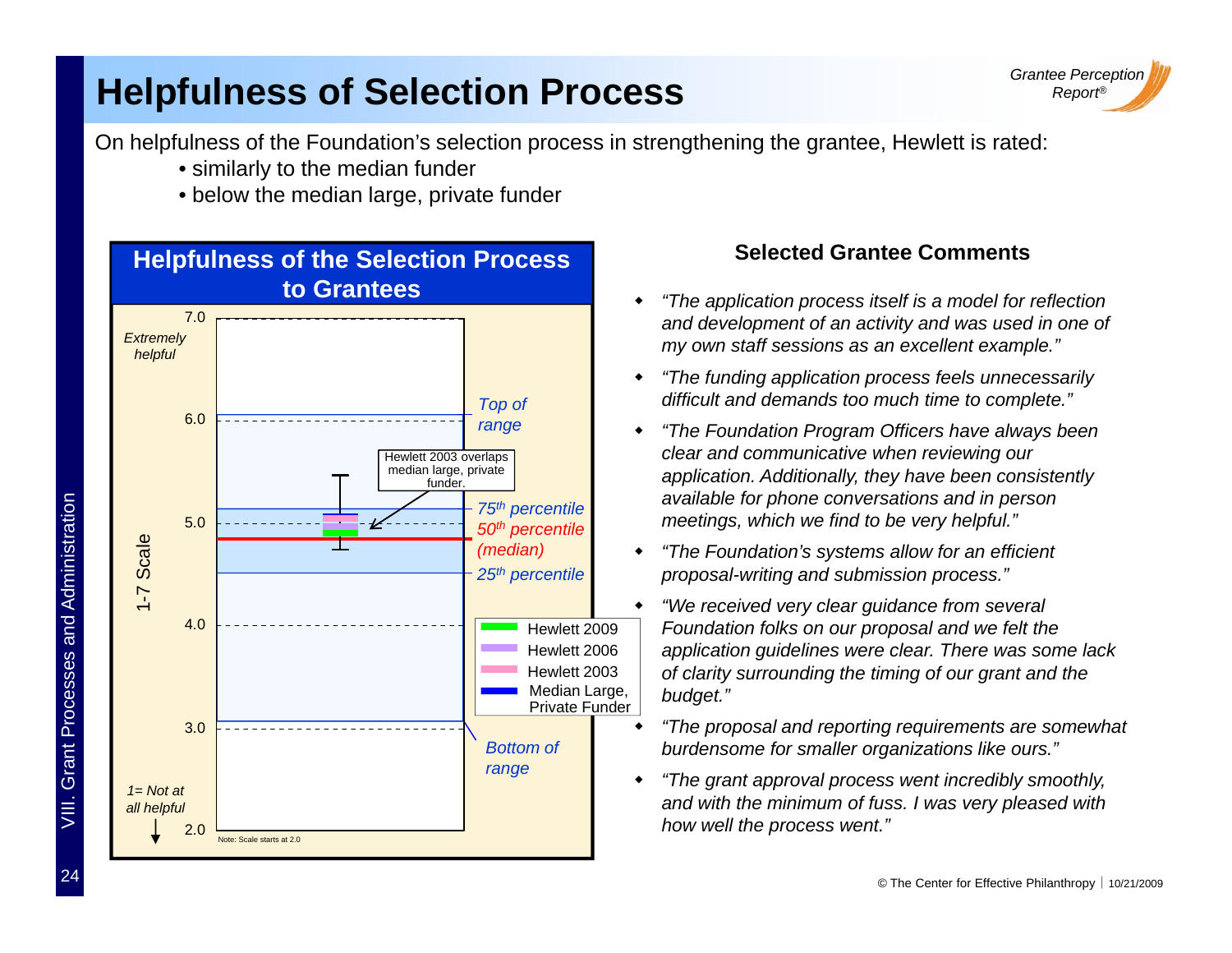#### *Grantee Perception* **Helpfulness of Reporting and Evaluation Processes** Report®

On helpfulness of the Foundation's reporting/evaluation process in strengthening the grantee, Hewlett is rated:

- above the median funder
- similarly to the median large, private funder



#### **Selected Grantee Comments**

- ٠ *"I found the Hewlett Foundation among all our donors to*  be the most helpful and the most clear about the grant's *purposes, reporting requirements, etc."*
- ٠ *"The yearly reporting is fairly straightforward and if any queries arise we generally can get them sorted out quickly."*
- ٠ *"The new online reporting system is easy and quick. The website is a bit difficult to navigate, but just fine if you know what you're looking for….My only suggestion would be to put the actual report due date on the grant award letter as opposed to the grant year closing date."*
- ٠ *"Program officers and other staff are very accessible for appointments, answering questions, technical review, etc. Reporting requirements and deadlines are clear."*
- ٠ *"A challenge can be common questions/evaluations/ organizations."*
- ٠ *"We particularly appreciate the Foundation's efforts to streamline their reporting processes."*
- ٠ *"Sometimes there is confusion as to certain reporting*  dates and definitely the distribution of funds."

 $\frac{1}{2}$  Hewlett 2009 rating is significantly higher than Hewlett 2006 rating at a 90% confidence level. Note: This question was only asked of those grantees that had participated in a reporting or evaluation process by the time they took the survey. For Hewlett in 2009, 54 percent of grantees indicated that they had participated in a reporting or evaluation process by the time they took the survey, compared to 61 percent at the median funder, 29 percent of Hewlett respondents in 2006, 36 percent of Hewlett respondents in 2003, and 22 percent at the median large, private funder.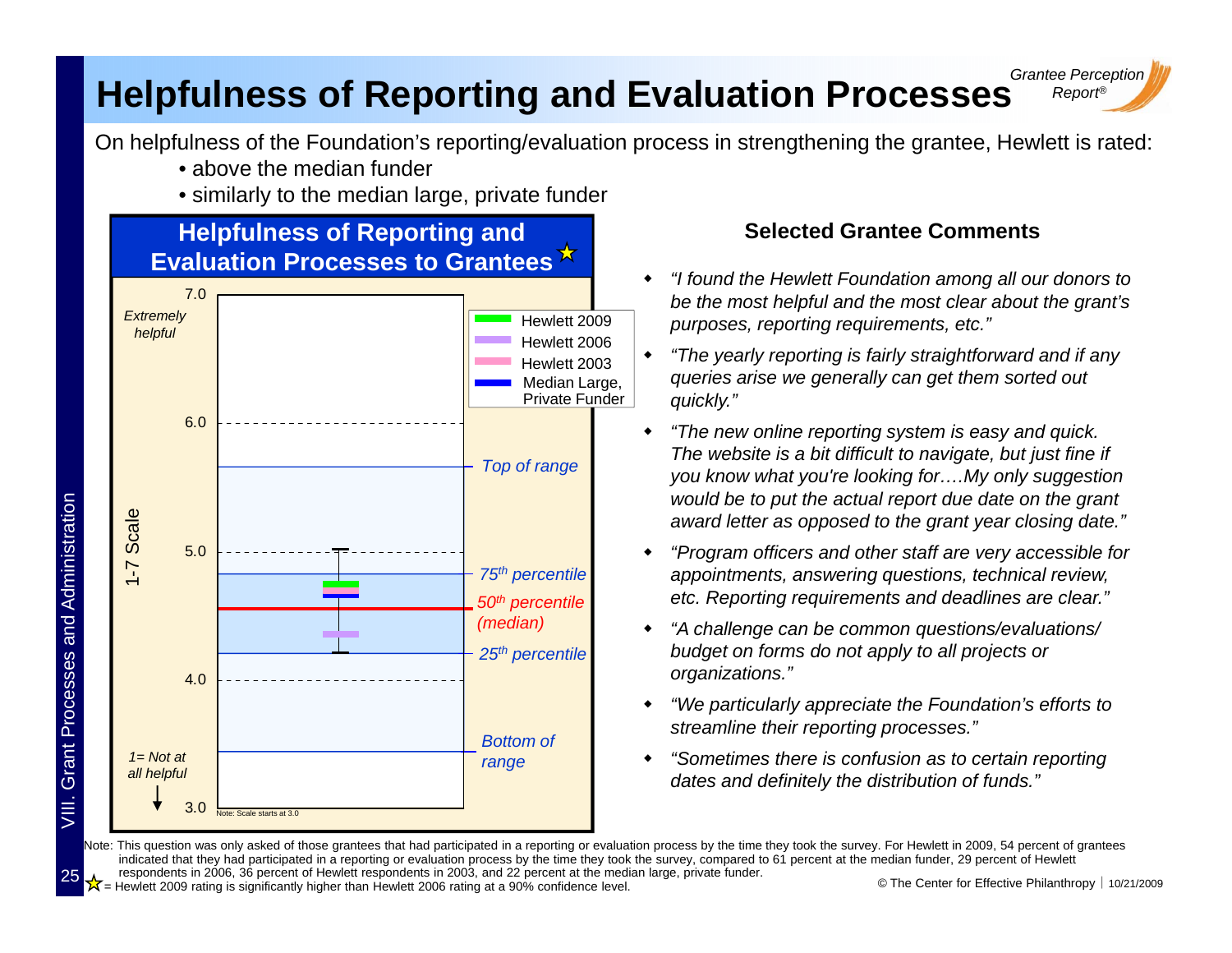#### *Grantee Perception* **Information Requested in Application and Reporting Process (1)** *Grantee Perce*

Fifty-two percent of respondents indicate that Hewlett requires relatively the same amount of information as other funders.





Note: Comparative data not available because this question was only asked of Hewlett grantees. Three percent of grantees answered "Don't know."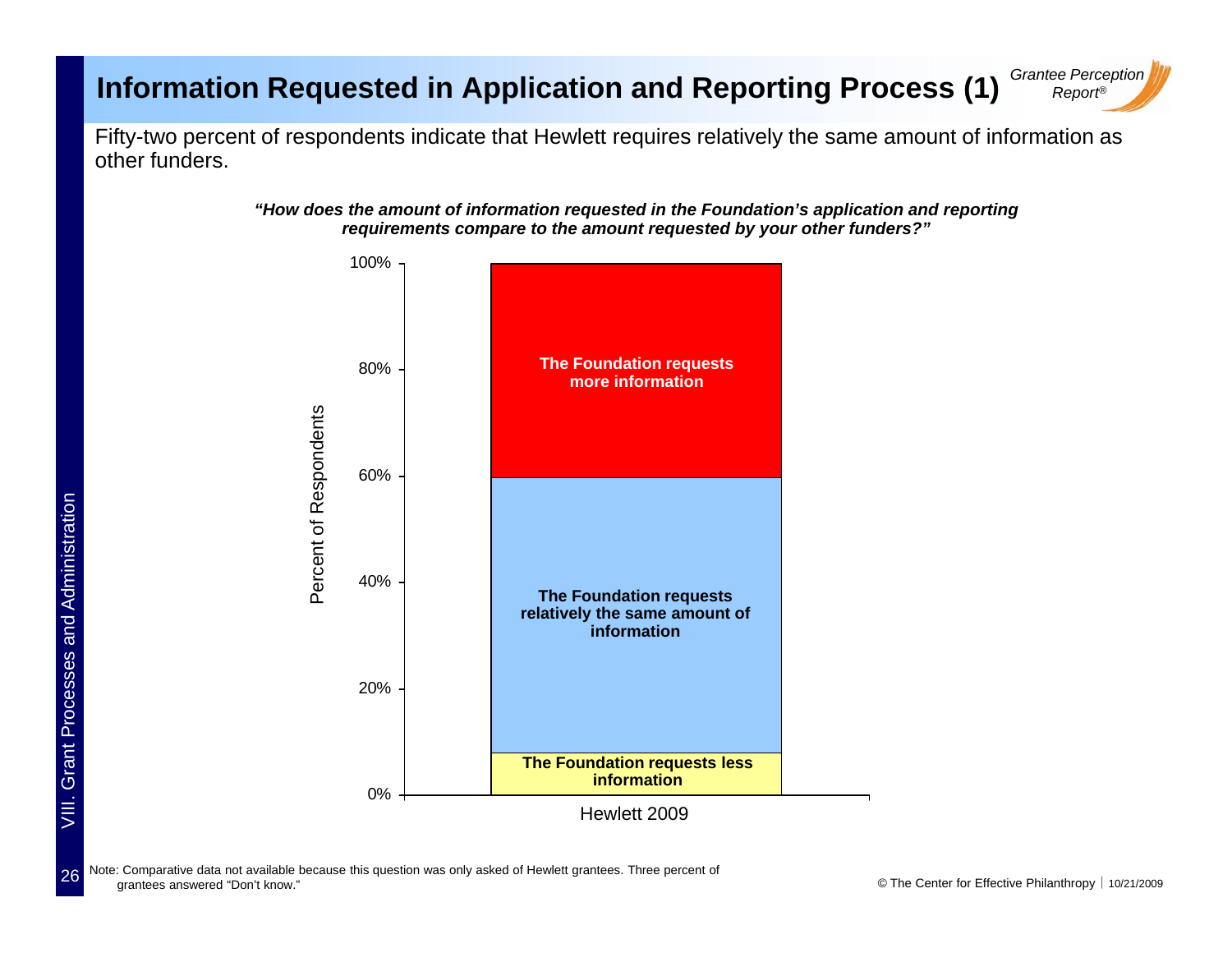#### **Information Requested in Application and Reporting Process (2)**

*Grantee Perception Report®*

Hewlett grantees most frequently report that the Foundation's request for a logic model is additive compared to other funders' application and reporting requirements.

#### *"Relative to your other funders' application and reporting requirements, what does Hewlett request that is additive? Do you find it useful?"*



Note: Comparative data not available because this question was only asked of Hewlett grantees in 2009. Only responses that provided both an additive component of Hewlett's processes and an indication of whether or not the addition was helpful or not were coded. One response may address multiple themes. "Other" includes "narrative report," "cultural data," "organizational chart," etc.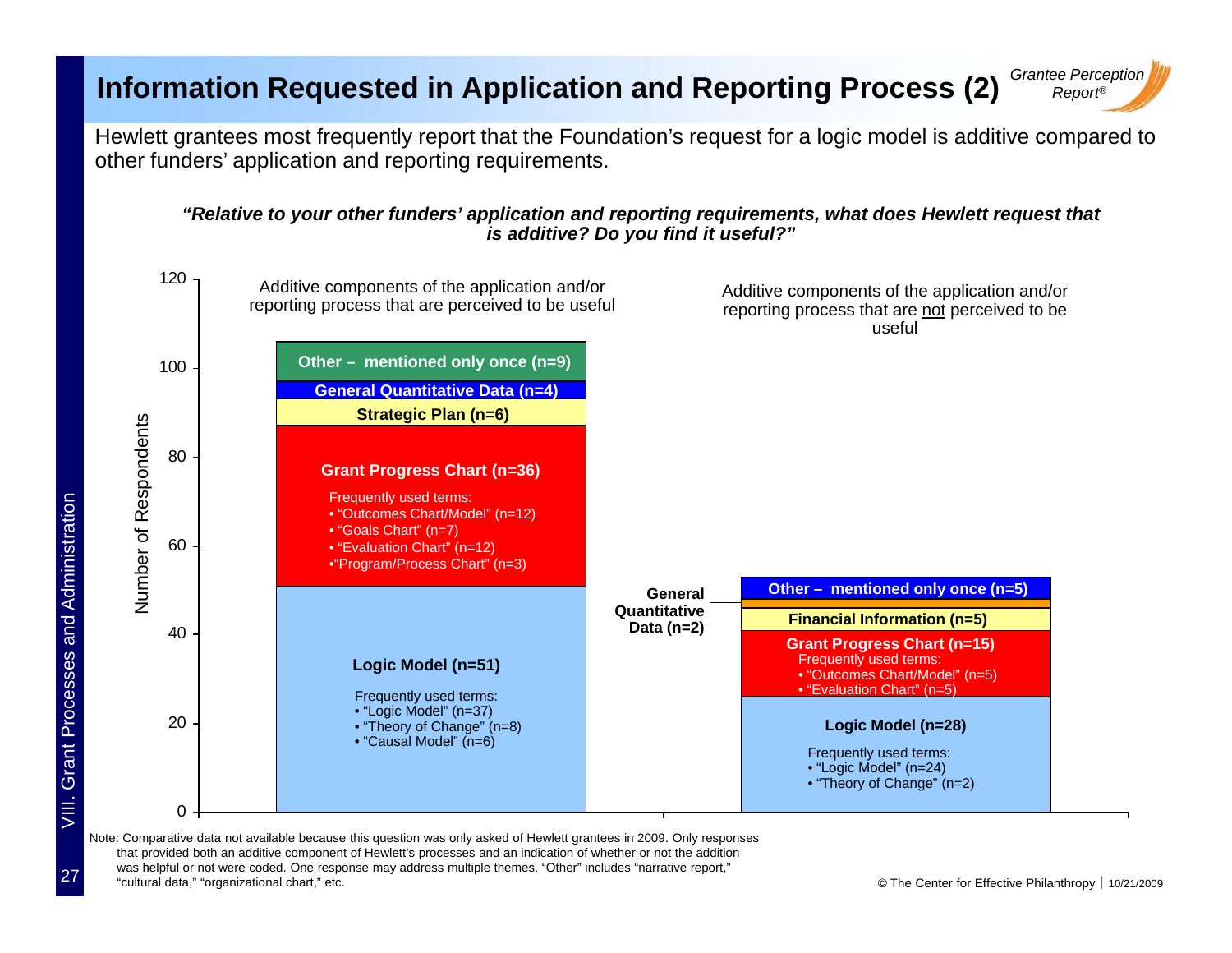### *Report®* **Dollar Return Summary**



This summary measure shows the total grant dollars awarded relative to the total time necessary to fulfill the Foundation's administrative requirements over the lifetime of the grant. At the median, the number of dollars awarded per hour of administrative time spent by Hewlett grantees is:

- greater than that of the median funder
- greater than that of the median large, private funder

![](_page_28_Figure_5.jpeg)

Note: Hewlett 2003 data not available due to changes in the survey instrument.

Return Summary. Chart does not show data from seven funders whose Dollar Return on Grantee Administrative Hours exceeds \$10K. **Commary.** Chart does not show data from seven funders whose Dollar Return on Grantee Administr 1: Dollar Return on Grantee Administrative Hours is calculated for each grantee and aggregated by philanthropic funder for the Dollar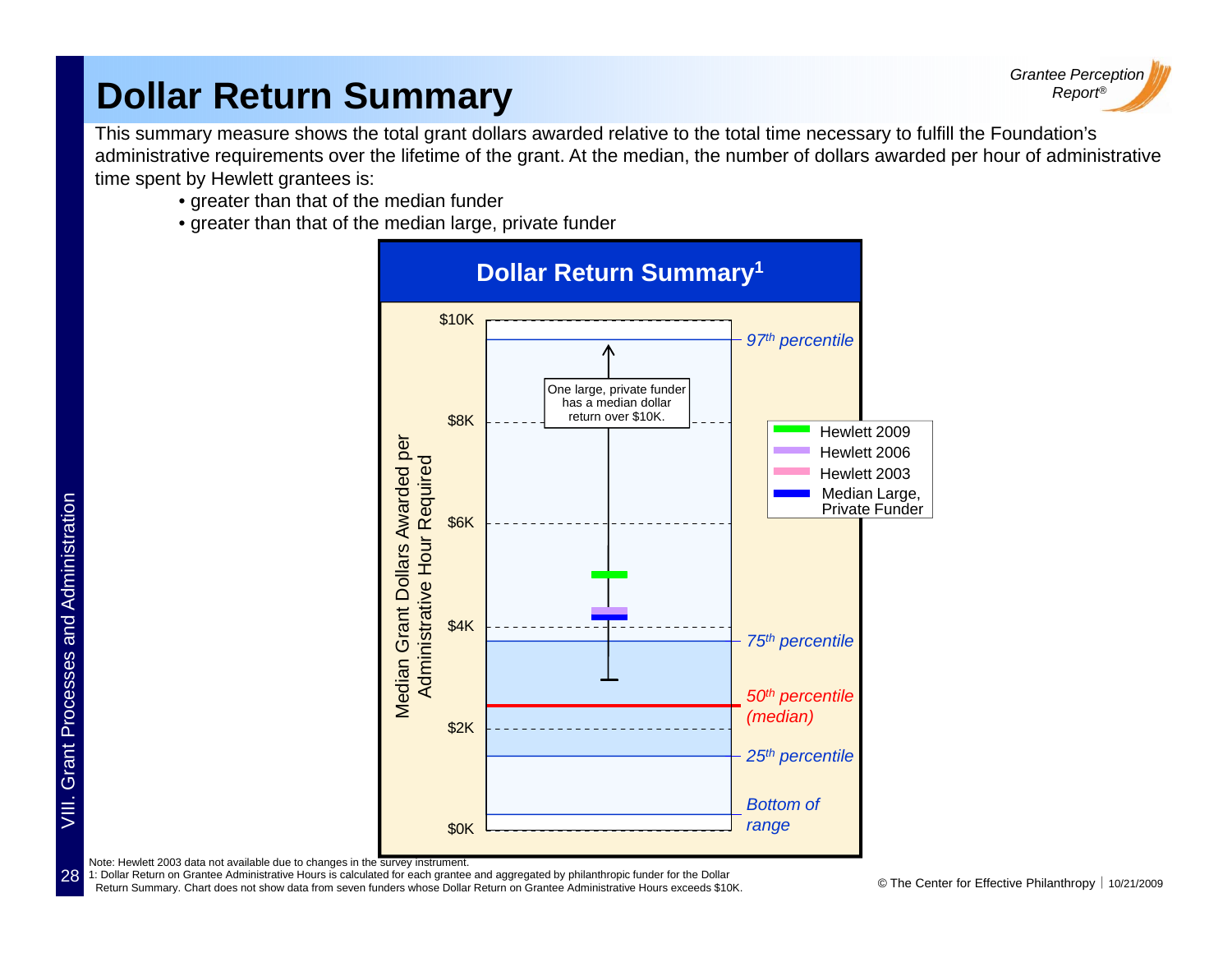## **Grant Size and Administrative Time**

![](_page_29_Picture_1.jpeg)

At the median, the grant size reported by Hewlett grantees is:

- larger than that of ninety percent of funders
- $\bullet$  larger than that of the median large, private fund

At the median, the number of hours of administrative time spent by Hewlett grantees during the course of the grant is:

der state of the median funder of the spent by grantees of the median funder

• similar to the time spent by grantees of the median large, private funder

![](_page_29_Figure_8.jpeg)

Note: Hewlett 2003 data not available in the right-hand chart due to changes in the survey instrument.

1: Chart does not show data from ten funders whose median grant size exceeds \$500K.

2: Chart displays total grant proposal creation, evaluation, and monitoring hours spent over the life of the grant; each of these events did not necessarily occur<br>for each individual grantee. Chart does not show data from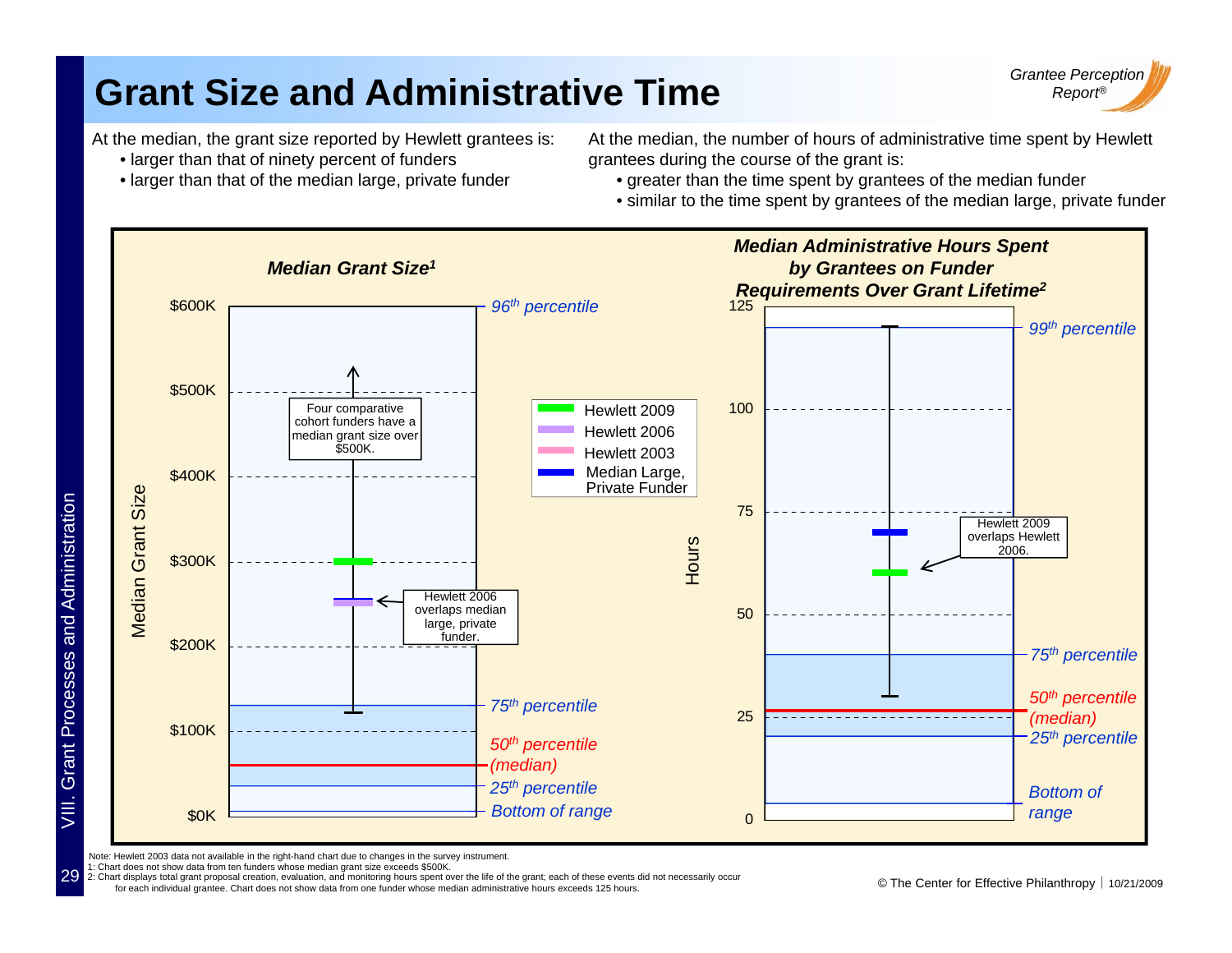### **Grantee Suggestions for the Funder**

![](_page_30_Picture_1.jpeg)

Grantees were asked to provide any suggestions for how the Funder could improve. A larger than typical proportion of Hewlett's suggestions concern clarity of communications and the selection process. Grantees provided **256** suggestions for Foundation improvement.

![](_page_30_Figure_3.jpeg)

#### *Topics of Grantee Suggestions*

Note: Proportions may not sum to 100 percent due to rounding. There were a total of 256 grantee suggestions for Hewlett. © The Center for Effective Philanthropy | 10/21/2009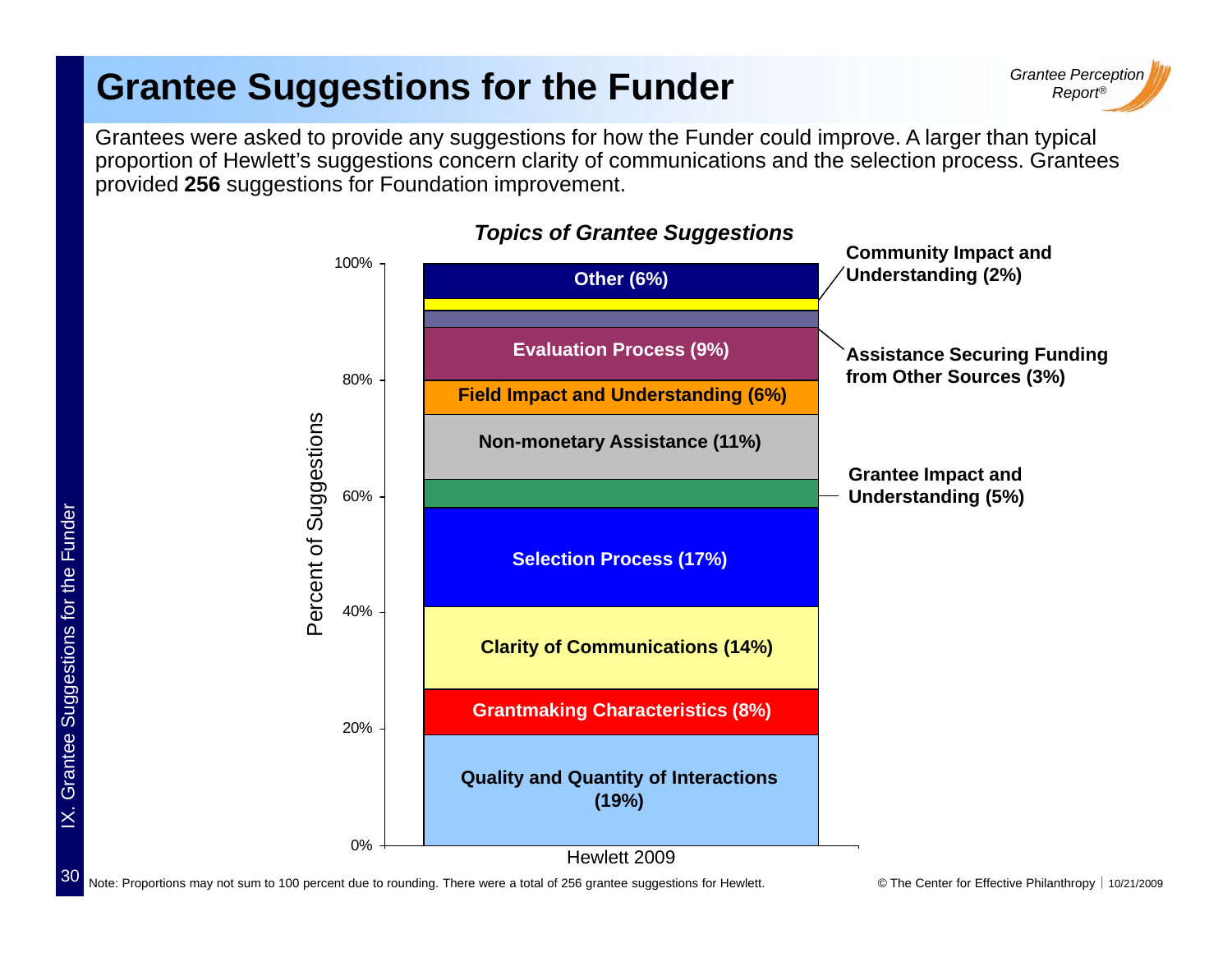### **Review of Findings**

Chart shows Hewlett's 2009 ( $\diamondsuit$ ), Hewlett's 2006 ( $\diamondsuit$ ), Hewlett's **2003 (** $\Diamond$ **), and median large, private funder's (** $\Diamond$ **) percentile rank among all funders in the comparative set.**

*Grantee Perception*

| <b>Indicator</b>                                                                          |                                | 25 <sub>th</sub><br>0th | <b>Percentile Rank on Indicator</b><br><b>50th</b>                        | 75th<br><b>100th</b> |  | <b>Description of Indicator</b>                                                                                                                                   |
|-------------------------------------------------------------------------------------------|--------------------------------|-------------------------|---------------------------------------------------------------------------|----------------------|--|-------------------------------------------------------------------------------------------------------------------------------------------------------------------|
| Impact on the Field $\star \star$                                                         |                                |                         |                                                                           | $\infty$             |  | Grantees were asked to rate the funder's impact on their<br>fields.                                                                                               |
| **<br><b>Impact on the Community</b>                                                      |                                | $\otimes \otimes$       |                                                                           |                      |  | Grantees were asked to rate the funder's impact on their<br>local communities.                                                                                    |
| <b>Impact on the Grantee</b><br>Organization $\star \star$                                |                                |                         |                                                                           | $\infty$             |  | Grantees were asked to rate the funder's impact on their<br>organizations.                                                                                        |
| Satisfaction $\star$                                                                      |                                |                         | $\Diamond$<br>$\Diamond$<br>$\Diamond$                                    |                      |  | Grantees were asked to rate their satisfaction with their<br>funder.                                                                                              |
| Quality of Interactions $\star$                                                           |                                |                         | $\blacklozenge \diamondsuit$<br>◇◇                                        |                      |  | This summary includes grantee ratings of funder fairness,<br>responsiveness, and grantee comfort approaching the<br>funder if a problem arises.                   |
| <b>Clarity of Communication</b><br>of Goals and Strategy                                  |                                |                         | $\Diamond$<br>♦<br>Hewlett 2009 overlaps median large, private funder.    |                      |  | Grantees were asked to rate the clarity of the funder's<br>communication of its goals and strategy.                                                               |
| <b>Non-Monetary</b><br>Assistance <sup>1</sup>                                            | % Receiving $\mathbf{\hat{x}}$ |                         | ♦                                                                         |                      |  | The proportion of grantees receiving higher impact field-<br>focused or comprehensive assistance.                                                                 |
|                                                                                           | <b>Helpfulness</b>             |                         |                                                                           | $\Diamond \Diamond$  |  | This summary is the average of grantees' ratings of the<br>helpfulness of the non-monetary assistance received.                                                   |
| <b>Assistance</b><br><b>Securing</b><br><b>Funding from</b><br>Other Sources <sup>1</sup> | % Receiving $\mathbf{\hat{x}}$ |                         |                                                                           | ♦                    |  | The proportion of grantees receiving assistance securing<br>funding from other sources.                                                                           |
|                                                                                           | Impact                         |                         | Hewlett 2009 overlaps median large, private funder.<br>◇◆                 |                      |  | Grantees were asked to rate the impact of the funder's<br>assistance securing funding from other sources.                                                         |
| <b>Selection Process</b>                                                                  |                                |                         | $\Diamond \Diamond$<br>Median large, private funder overlaps Hewlett 2003 |                      |  | Grantees were asked to rate the helpfulness of the funder's<br>selection process for their organizations.                                                         |
| <b>Reporting and Evaluation</b><br>Processes $\star$                                      |                                |                         | $\diamondsuit$<br>♦                                                       |                      |  | Grantees were asked to rate the helpfulness of the funder's<br>reporting and evaluation processes for their organizations.                                        |
| <b>Dollar Return on Grantee</b><br><b>Administrative Hours<sup>1</sup></b>                |                                |                         | Median large, private funder overlaps Hewlett 2006                        |                      |  | This summary is the calculation of number of dollars<br>received divided by the time required of grantees to fulfill<br>the funder's administrative requirements. |

 $1_{\!\star}$  Hewlett 2003 data not available due to changes in survey instrument for associated questions.

■  $\alpha$  = newlet zood rating sumbatility unletted in the with the other and the state of the Center for Effective Philanthropy | 10/21/2009 = Hewlett 2009 rating is significantly different from Hewlett 2006 rating at a 90% confidence level. ∑て = Hewlett 2009 rating is<br>significantly different from Hewlett 2003 rating at a 90% confidence level.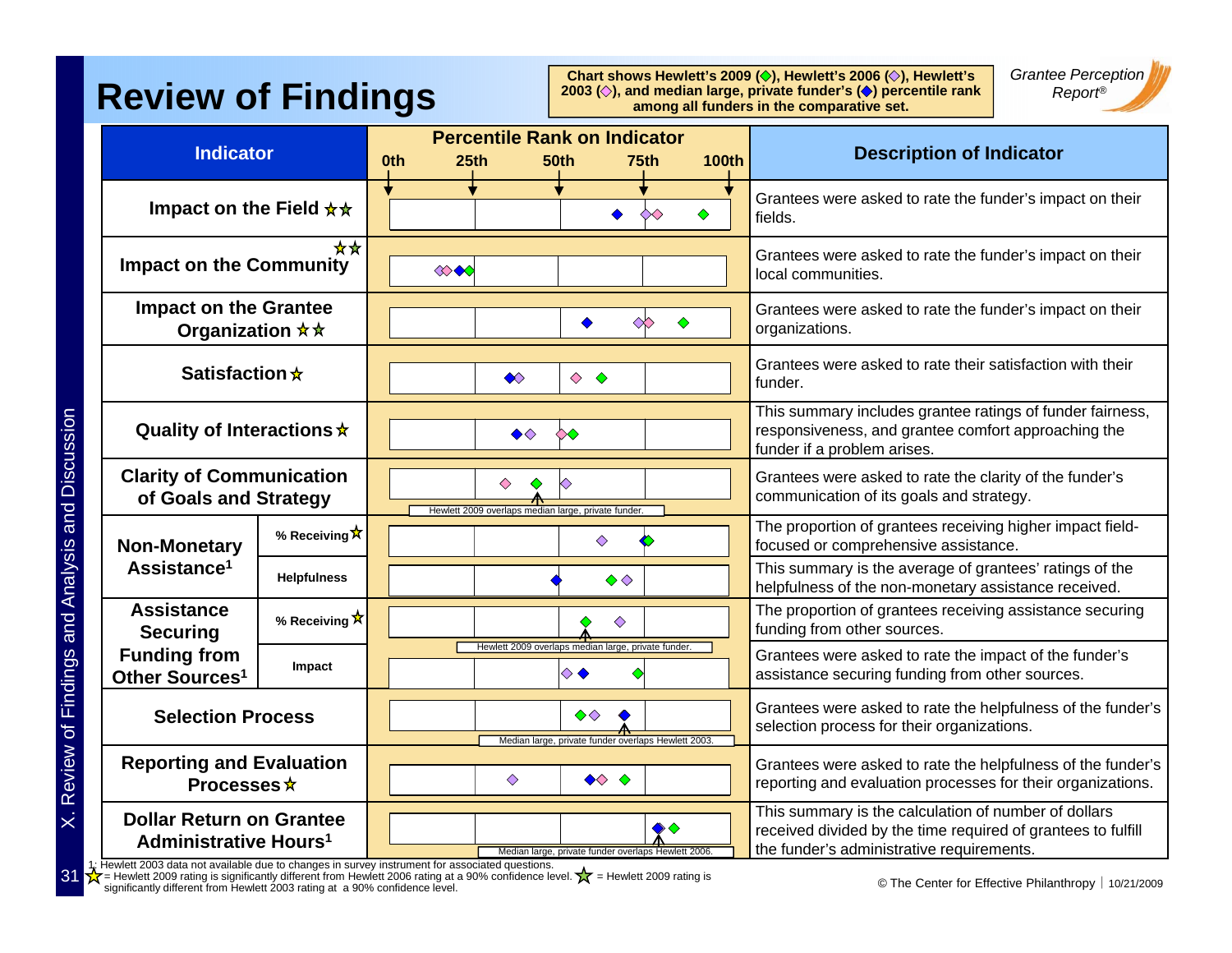### **Analysis and Discussion (1)**

#### ٠ **Very Strong Presence in its Fields of Work**

- -- Grantees perceive The William and Flora Hewlett Foundation ("Hewlett") as playing a significant role in their fields of focus. Hewlett is rated higher than 90 percent of funders on all major field-related measures: impact on and understanding of grantees' fields and the extent to which it has advanced knowledge and affected public policy in those fields. Hewlett's rating s on these measures have significantly improved since CEP surveyed the Foundation's grantees in 2006.
- - Hewlett also provides a larger than typical proportion of its grantees with field-related non-monetary assistance. Grantees make many positive comments about the Foundation's "expert knowledge" and position as a "thought leader."
	- *Can Hewlett identify the key factors that may have led to these very high grantee ratings?*
	- *As staff transition in and out of the Foundation, are there mechanisms in place to maintain institutional field knowledge and presence?*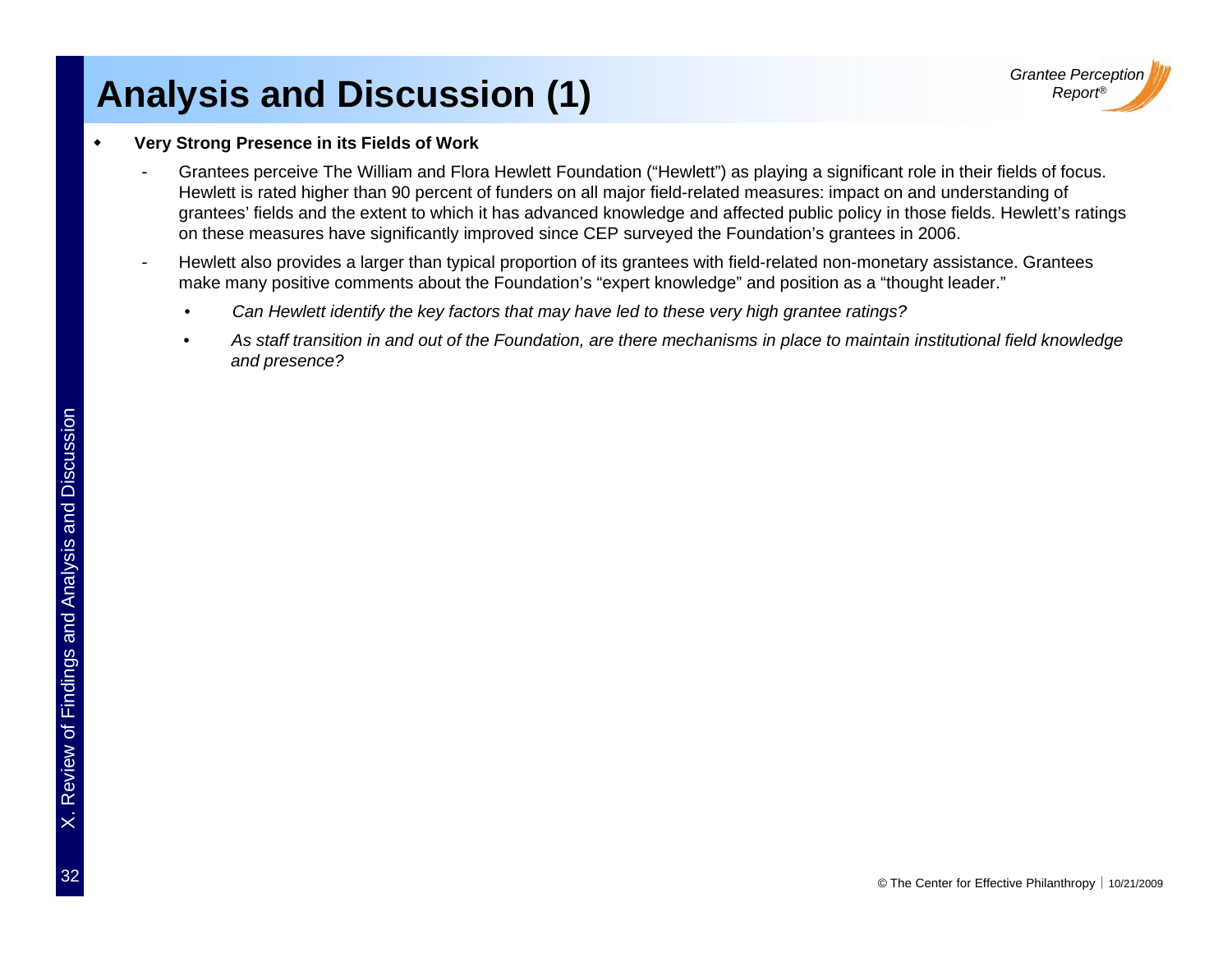### **Analysis and Discussion (2) Call 2 Report®**

#### ٠ **High Impact on Grantee Organizations but Decreasing Sustainability**

- -- Hewlett receives high ratings – ratings higher than 75 percent of funders whose grantees CEP has surveyed – on measures related to individual grantee organizations, including its impact on grantees' organizations and understanding of their goals and strategy. The Foundation provides a larger than typical proportion of grantees with general operating support, multi-year grants, and larger than typical grants given the amount of administrative time grantees spend fulfilling requirements for the Foundation. Grantees comment that Hewlett is one of the "few funders" that "understands the importance of general operating support" and "consistent, multi-year funding," especially given the "economic downturn." Given Hewlett's style of grantmaking and greater than typical emphasis on capacity building, it is surprising that the Foundation is only rated typically for its impact on helping grantees continue their funded work in the future. This is a significant decrease in ratings since 2006.
- - General operating support grantees, grantees that receive multi-year support, Organizational Effectiveness grantees, and grantees receiving larger grants (greater than \$300K) rate the Foundation significantly higher for its impact on their organizations and for the Foundation's impact on their ability to continue their funded work in the future. Grantees receiving
- organizations and for the Foundation's impact on their ability to continue their runded work in the future. Grantees receiving<br>field-focused and comprehensive assistance and assistance securing funding from other sources a When grantees receiving project support were asked rate the extent to which overhead allocation was sufficient to cover organizational expenses associated with the grant, 30 percent rated a 4 or below, with 1="Very insufficient" and and for its effect on improving the sustainability of funded programs
- and for its effect on improving the sustainability of funded programs.<br>
 How can Hewlett continue to build upon the already strong supper-<br>
grantee organizations? Are there opportunities to share best pracessistance beyon • *How can Hewlett continue to build upon the already strong support for and perceived understanding of its individual grantee organizations? Are there opportunities to share best practices around Hewlett's grantmaking style and assistance beyond the grant check to other funders?*
	- • *Is sustainability of grantees' funded work a goal of the Foundation? Can the Foundation target even more grants to*  support and enhance the organizational capacity of grantees it believes are well positioned to support the Foundation's
- support and enhance the organizational capacity of grantees it believes are well positioned to support the Foundation's<br>goals and strategies?<br>What can Hewlett do to optimize the overhead allocation given to project support • *What can Hewlett do to optimize the overhead allocation given to project support grantees? Can the Foundation better identify those that need more overhead allocation and increase the allocation for those grants?*

-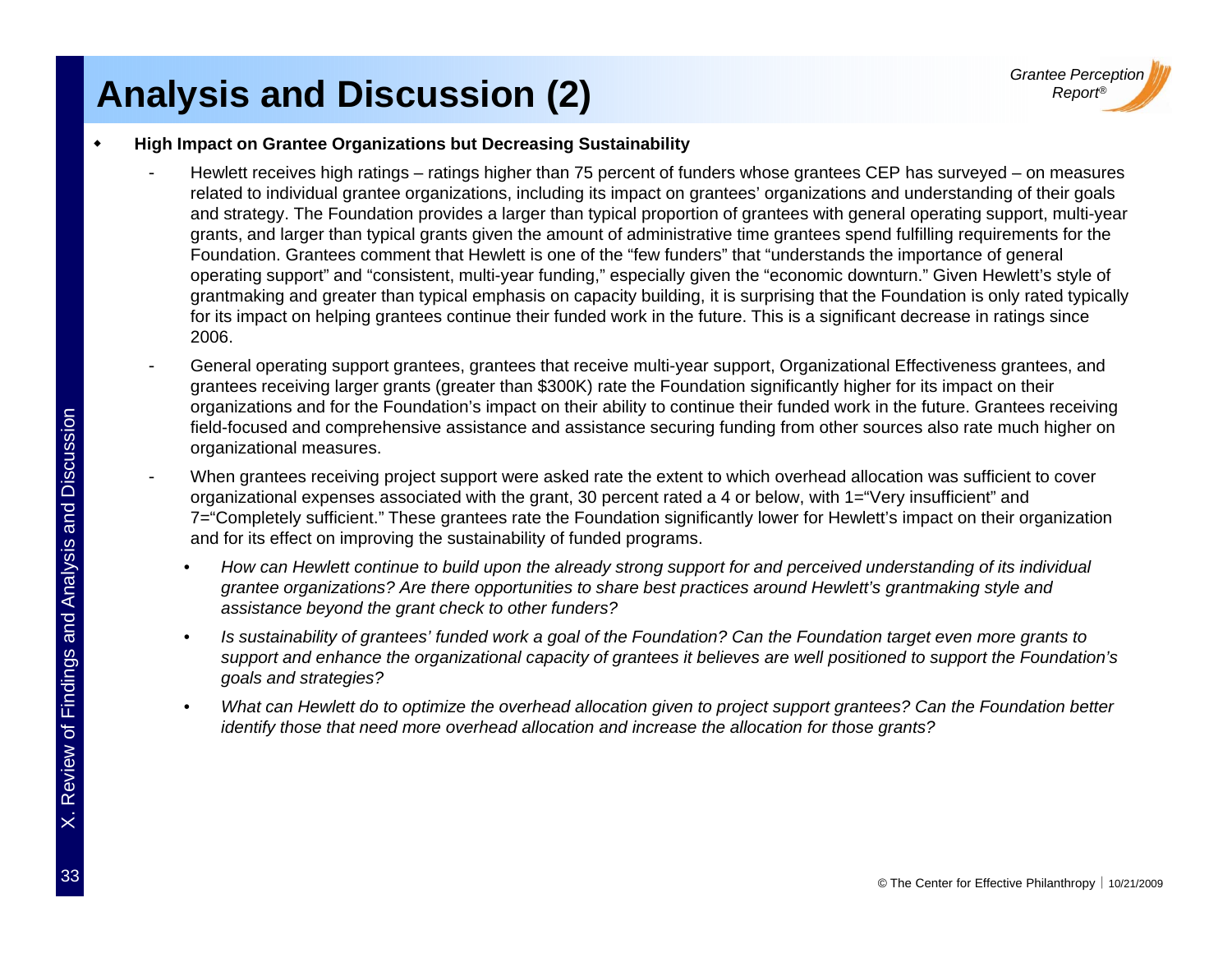### **Analysis and Discussion (3) Analysis and Discussion (3)**

#### ٠ **Clarifying Communication and Improving Consistency**

- -- Hewlett is rated similarly to the median funder and median large, private funder for the clarity of communication of its goals and strategy and for the consistency of its communication resources. These ratings are trending downward since 2006.
- Grantees provide both positive and critical comments about the Foundation's communication of goals, strategies, and priorities. While some grantees comment that there is "clear communication about goals and about process," others describe that it is "hard to identify how [their] organization fits with guidelines," and that "it would have been helpful to have a clearer understanding up-front about Hewlett's approach." Other themes that emerge from grantee comments include difficulties in communication that resulted from staff transitions and turnover, which 22 percent of grantees experienced in the last six months, and lack of clarity in helpfulness of Hewlett's *old* website.
	- *How can Hewlett better ensure that each grantee has an understanding of the Foundation's approach and how they fit within the broader programmatic goals and strategies of the Foundation?*
- *Given staffing changes, how can Hewlett make communications to individual grantees more clear and consistent ff ? C Can more proactive mechanisms be put into place to communicate changes*  across all staff members and over time<br>within the Foundation that affect grante<br>and the publicly available information about<br>the publicly available information about *within the Foundation that affect grantees?* 
	- *How can Hewlett ensure its new website is clearer than its old website and that staff communications are consistent with the publicly available information about Hewlett's program goals and strategies?*

#### **Higher Quality and More Consistent Interactions**

- - Grantees rate Hewlett similarly to the median funder and higher than the median large, private funder for the quality of its interactions: comfort approaching the Foundation if a problem arises, fairness of treatment, and responsiveness of staff. This is a significant improvement since 2006.
- While the majority of grantees comment very positively around the high quality of staff and the valuable interactions they have with them, some grantees provide more critical feedback. Mirroring others, one grantee describes, "the transition of key staff<br>has been challenging" and another comments, "[Things are] generally good, but we find that the
	- *How can Hewlett continue to improve the quality of interactions grantees have with Foun dation staff? Are there*  •*opportunities to share best practices among staff and within different programs?*
	- •*Can Hewlett create standards for a consistent set of interactions that occur for outgoing and incoming staff members?*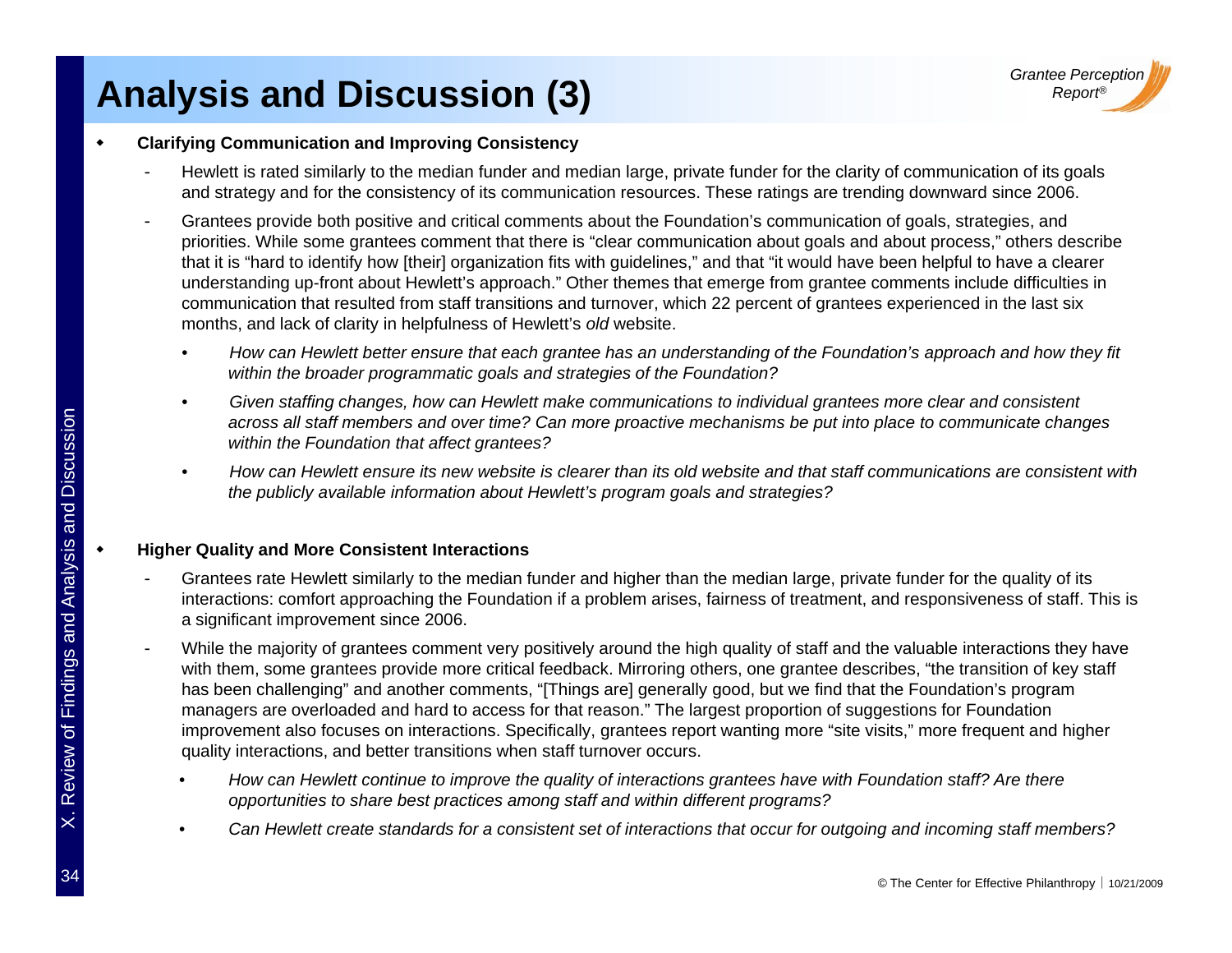### **Analysis and Discussion (4) Analysis and Discussion (4)**

#### ٠ **Improving the Selection Process**

- -- While grantees perceive Hewlett's selection process to be as helpful in strengthening their organization as that of the median funder, they perceive it to be slightly less helpful compared to the median large, private funder. The Hewlett process requires as many hours of grantees as that of the median large, private funder and twice as many hours compared to the median funder overall. (Although, Hewlett grantees do receive more grant dollars than typical for every hour they spend on administrative processes.)
- - Forty-percent of grantees indicate that Hewlett requests more information in the application and reporting process compared to their other funders. Grantees generally find these additive components helpful, but some do not. Twenty-seven percent of grantees report being neutral or disagreeing that preparing the information required for the application and/or reports has bee nhelpful to their organization's strategic planning and management.
- - Although Hewlett grantees indicate a longer than typical history of support with the Foundation, there is no correlation betwee n history of support and amount of time spent on the selection process – long-term grantees of Hewlett generally spend a similar amount of time on this process as grantees that are new to the Foundation
- amount of time on this process as grantees that are new to the Foundation.<br>
4 larger than typical proportion of suggestions for Foundation improvement<br>
that the Foundation can "simplify" and "streamline" the process and ma A larger than typical proportion of suggestions for Foundation improvement concerns the selection process. Grantees comment that the Foundation can "simplify" and "streamline" the process and make improvements around the "logic model" requirement, especially for non-program grants.
	- *What opportunities does Hewlett have to identify and remove components of the selection process that are not used by* the Foundation to make decisions in order to streamline the process further?
	- Can the Foundation find ways to streamline the selection process for grantees that have been funded by the Foundation<br>for many years?